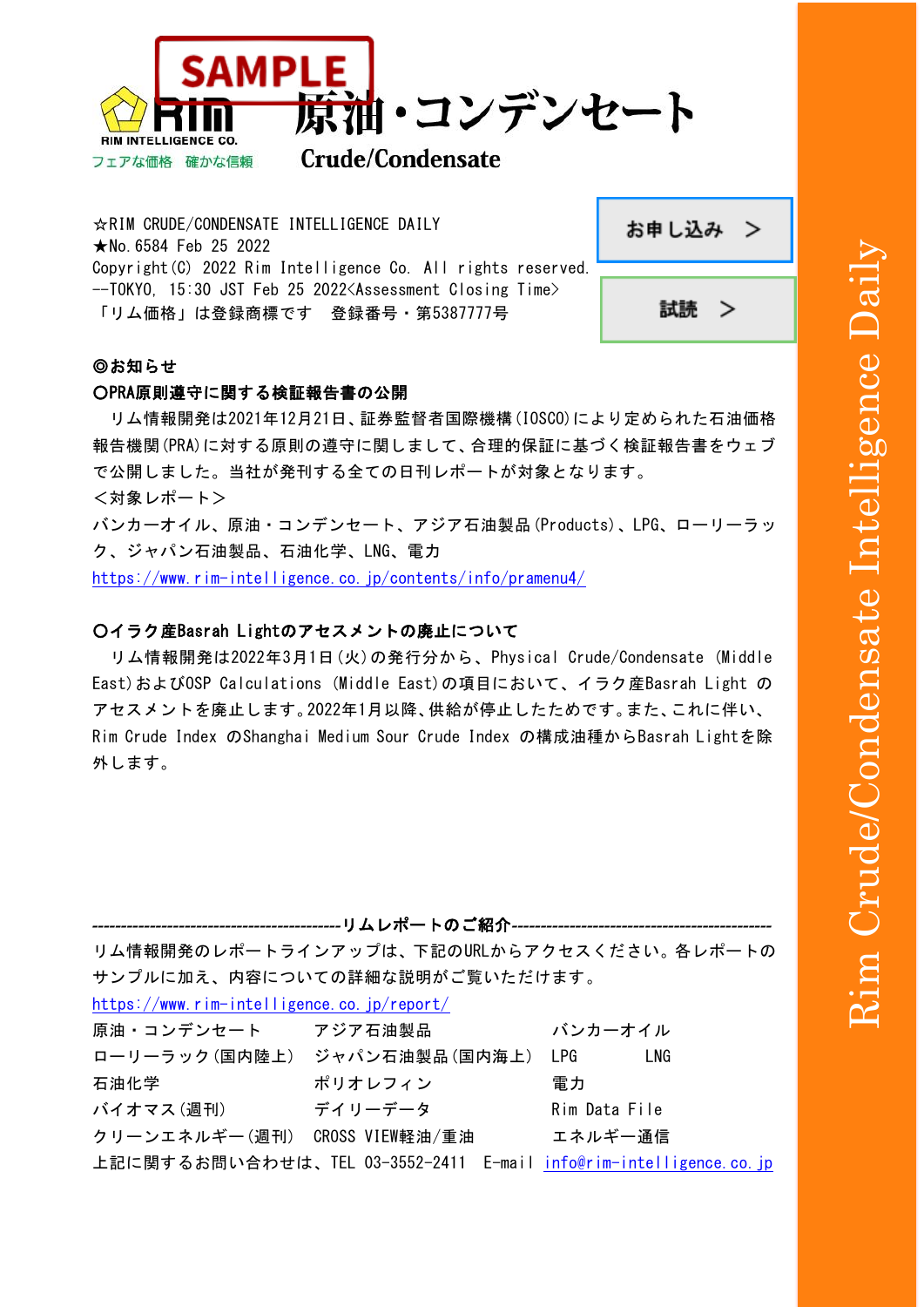Tel:81-3-3552-2411 Fax:81-3-3552-2415 e-mail:info @rim-intelligence.co.jp

### ◎Tokyo Spot Crude/Condensate Assessments (25Feb22)

| OCash Crude        |                   |                                            |                                            |                       |                    |
|--------------------|-------------------|--------------------------------------------|--------------------------------------------|-----------------------|--------------------|
|                    | <b>Mar</b>        | Apr                                        | <b>May</b>                                 | Jun                   | Jul                |
| WTI                | $95.16 - 95.21$   | $94.64 - 94.69$                            | 92.72<br>$-92.77$                          | 90.53<br>$-90.58$     | $88.57 - 88.62$    |
| BF <sub>0</sub>    |                   | $-101.16$<br>101.11                        | 97.56<br>97.51<br>$\overline{\phantom{m}}$ | 94.74<br>$-94.79$     | $92.84 - 92.89$    |
| JPN DTD**          | $101.29 - 101.34$ | 97.54<br>97.49<br>$\overline{\phantom{m}}$ | 94.74<br>$-94.79$                          | $-92.70$<br>92.65     | 90.97<br>$-91.02$  |
| <b>Dubai</b>       |                   | 96.51<br>96.56<br>$\overline{\phantom{m}}$ | 94.86<br>94.81<br>$-$                      | 91.96<br>91.91<br>$-$ | 89.99<br>$-90.04$  |
| Murban             |                   | $-97.98$<br>97.93                          | $97.38 - 97.43$                            | $95.34 - 95.39$       | $93.56 - 93.61$    |
| <b>Spreads</b>     |                   |                                            |                                            |                       |                    |
|                    | <b>Mar</b>        | Apr                                        | <b>May</b>                                 | Jun                   | Jul                |
| WTI/BFO            |                   | $-6.45$<br>$-6.50$                         | $-4.77$<br>$-4.82$                         | $-4.24$<br>$-4.19$    | $-4.25$<br>$-4.30$ |
| BF0/Dubai          |                   | 4.62<br>4.57                               | 2.72<br>2.67                               | 2.85<br>2.80          | 2.87<br>2.82       |
| Oman/Dubai         |                   | $-1.26$<br>$-1.21$                         | $-0.10$<br>$-0.05$                         | 1.05<br>1.10          | 1.65<br>1.60       |
| Murban/Dubai***    |                   | 6.04<br>5.99                               | 7.41<br>7.36                               | 6.88<br>6.83          | 6.32<br>6.27       |
| Intermonth Spreads |                   |                                            |                                            |                       |                    |

I Intermonth Spreads

| $\cdots$        |         |                 |                 |                 |                 |
|-----------------|---------|-----------------|-----------------|-----------------|-----------------|
|                 | Mar/Apr | Apr/May         | May/Jun         | Jun/Jul         | Jul/Aug         |
| BF <sub>0</sub> |         | 3.57<br>3.62    | 79<br>74        | 92<br>87        | 46              |
| Dubai           |         | 70<br>1.67      | 2.92<br>2.87    | 1.94<br>89      | 48<br>1.53      |
| Oman*           |         | 0.02<br>$-0.02$ | 0.02<br>$-0.02$ | 0.02<br>$-0.02$ | $-0.02$<br>0.02 |
|                 |         |                 |                 |                 |                 |

\*Intermonth spreads of Oman are premiums/discounts to OSP.

\*\*JPN DTD refers to JPN Dated Brent, or Dated Brent assessed by RIM at 15:30 Tokyo time.

\*\*\*Murban/Dubai is the spread between Murban and Dubai swaps.

| OPaper Crude                                                    |                     |                    |                   |                 |                 |
|-----------------------------------------------------------------|---------------------|--------------------|-------------------|-----------------|-----------------|
|                                                                 | Feb                 | Mar                | Apr               | 'May            | /Jun            |
| Dubai Swaps                                                     | $96.51 - 96.55$     | $94.81 - 94.85$    | $-91.95$<br>91.91 | $89.99 - 90.03$ | $88.48 - 88.52$ |
| DME/Dubai                                                       | .19<br>$-1$<br>$-1$ | $-0.03$<br>$-0.11$ | 12<br>. 04        | 67<br>. 59      | 2.10<br>2.02    |
| JPN DTD/Dubai                                                   |                     | 6.50<br>6.46       | 5.60<br>5.56      | 4.73<br>4.      | 4.19<br>4.15    |
| uDME/Dubei is the enread between DME Oman eweng and Dubei eweng |                     |                    |                   |                 |                 |

\*DME/Dubai is the spread between DME Oman swaps and Dubai swaps.

|                 | OSingapore Crack Margins (Against Dubai Swaps, in \$/bbl) (24Feb22) |          |         |
|-----------------|---------------------------------------------------------------------|----------|---------|
|                 | <b>Mar</b>                                                          | Apr      | May     |
| Naphtha         | 2.82                                                                | 3.48     | 3.56    |
| Jet/Kerosene    | 12.62                                                               | 14.13    | 14.81   |
| Gasoil 0.001%S  | 16.77                                                               | 17.53    | 17.36   |
| FO 0.5%S        | 17.08                                                               | 16.95    | 16.24   |
| F0 180cst 3.5%S | $-10.85$                                                            | $-8.36$  | $-6.88$ |
| F0 380cst 3.5%S | $-12.54$                                                            | $-10.05$ | $-8.61$ |

|                 | OSingapore Crack Margins (Against DTD Brent, in \$/bbl) (24Feb22) |            |            |
|-----------------|-------------------------------------------------------------------|------------|------------|
|                 | Mar                                                               | <b>Apr</b> | <b>May</b> |
| Naphtha         | $-2.57$                                                           | $-1.00$    | $-0.43$    |
| Jet/Kerosene    | 7.23                                                              | 9.65       | 10.82      |
| Gasoil 0.001%S  | 11.38                                                             | 13.05      | 13.37      |
| FO 0.5%S        | 11.69                                                             | 12.47      | 12.25      |
| F0 180cst 3.5%S | $-16.24$                                                          | $-12.84$   | $-10.87$   |
| F0 380cst 3.5%S | $-17.93$                                                          | $-14.53$   | $-12.60$   |

| OPhysical Crude/Condensate (Middle East)      |                    |                      |  |  |
|-----------------------------------------------|--------------------|----------------------|--|--|
| $-\text{A}\text{pri}$ $\left  \cdots \right $ | Outright Values    | Premiums             |  |  |
| Dubai $*$                                     | $-96.51 - 96.56 -$ | $4.63 -$<br>$-4.58/$ |  |  |
| Oman                                          | $-95.28 - 95.33 -$ | 0.03 /<br>0.08       |  |  |
| $0$ man $*$                                   | $-95.28 - 95.33 -$ | $-$ 3.35 / 3.40 $-$  |  |  |
| Murban                                        | $-97.93 - 97.98 -$ | $-0.05 /$<br>0.00    |  |  |
| Murban*                                       | $-97.93 - 97.98 -$ | 6.05<br>6.00         |  |  |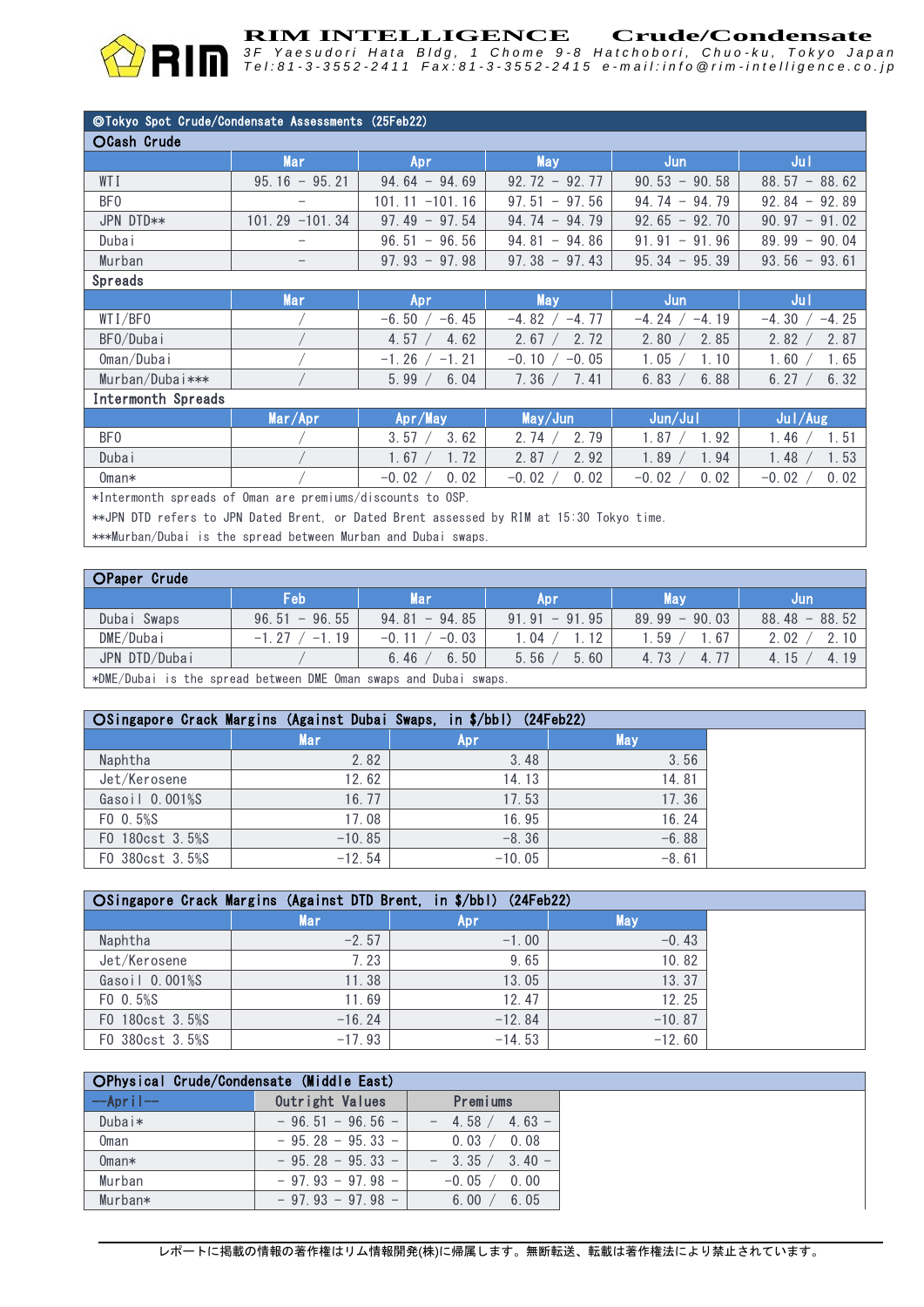

Tel:81-3-3552-2411 Fax:81-3-3552-2415 e-mail:info @rim-intelligence.co.jp

| Umm Lulu             | $-97.98 - 98.03 -$ | 0.00<br>$-0.05 /$            |
|----------------------|--------------------|------------------------------|
| Umm Lulu*            | $-97.98 - 98.03 -$ | 5.95<br>5.90 /               |
| Das                  | $-97.53 - 97.58 -$ | $-0.05 /$<br>0.00            |
| Das*                 | $-97.53 - 97.58 -$ | 5.45<br>5.40 /               |
| Upper Zakum          | $-96.38 - 96.43 -$ | $-0.05 /$<br>0.00            |
| Upper Zakum*         | $-96.38 - 96.43 -$ | 4.33 /<br>$4.38 -$           |
| Qatar Land           | $-95.27 - 95.32 -$ | 0.15 /<br>$0.20 +$<br>$^{+}$ |
| Qatar Marine         | $-94.82 - 94.87 -$ | 0.15 /<br>$0.20 +$<br>$+$    |
| Al Shaheen*          | $-96.35 - 96.40 -$ | 4.42/<br>4.47                |
| Banoco Arab Medium** | $-95.15 - 95.20 -$ | $-0.07$ / $-0.02$            |
| Basrah Light         | $-94.82 - 94.87 -$ | 0.05<br>0.00                 |
| Basrah Medium        | $-93.60 - 93.65 -$ | $-0.17$ / $-0.12$            |
| Basrah Heavy         | $-91.00 - 91.05 -$ | 0.33 /<br>0.38               |
| D. F. Condensate*    | $-96.93 - 96.98 -$ | 5.00 / 5.05                  |
| L. S. Condensate*    | $-96.56 - 96.61 -$ | 4.63 $/$<br>4.68             |
| South Pars*          | $-96.56 - 96.61 -$ | 4.63 / 4.68                  |
| Masila***            | $-96.93 - 96.98 -$ | $-0.56$ / $-0.46$            |
| Marib Light***       | $-97.13 - 97.18 -$ | $-0.36$ / $-0.26$            |
| --May--              |                    |                              |
|                      | Outright Values    | Premiums                     |
| Dubai*               | $-94.81 - 94.86 -$ | 4.80 $/$ 4.85 +<br>$+$       |
| Oman                 | $-94.74 - 94.79 -$ | 0.03 / 0.08                  |

\*Premiums for Dubai, Oman, Murban, Umm Lulu, Das, Upper Zakum, Al Shaheen and D.F.Condensate, L.S.Condensate, South Pars are over Dubai quotes.

\*\*Premium for Banoco Arab Medium is over Saudi Aramco formula for Arab Medium.

\*\*\*Premiums for Masila and Marib Light are over JPN DTD.

-Premiums for all other grades are over each OSP.

-D.F.Condensate is Deodrised Field condensate.

| <b>OOSP Calculations (Middle East)</b>                                                                            |                      |
|-------------------------------------------------------------------------------------------------------------------|----------------------|
| $--March--$                                                                                                       | Outright Values      |
| Arab Super Light                                                                                                  | $-100.23 - 100.28 -$ |
| Arab Extra Light                                                                                                  | $-98.38 - 98.43 -$   |
| Arab Light                                                                                                        | $-97.58 - 97.63 -$   |
| Arab Medium                                                                                                       | $-97.53 - 97.58 -$   |
| Arab Heavy                                                                                                        | $-96.18 - 96.23 -$   |
| Basrah Light                                                                                                      | $-97.13 - 97.18 -$   |
| Basrah Medium                                                                                                     | $-96.08 - 96.13 -$   |
| Basrah Heavy                                                                                                      | $-92.98 - 93.03 -$   |
| Kuwait Super Light                                                                                                | $-98.13 - 98.18 -$   |
| Kuwait Export Blend                                                                                               | $-97.33 - 97.38 -$   |
| Iranian Light                                                                                                     | $-97.43 - 97.48 -$   |
| Iranian Heavy                                                                                                     | $-96.48 - 96.53 -$   |
| OSP Calculations are expected values of OSPs to be applied in the following month and are calculated based on the |                      |

latest available price formulas set by oil producers and prices of Dubai and Oman crudes.

| OPhysical Crude/Condensate (Africa) |                      |                |  |  |
|-------------------------------------|----------------------|----------------|--|--|
| $-\text{Arr}$                       | Outright Values      | Premiums       |  |  |
| Bonny Light*                        | $-100.24 - 100.34 -$ | 2.75 / 2.85    |  |  |
| Brass River*                        | $-100.24 - 100.34 -$ | 2.75 / 2.85    |  |  |
| Qua Iboe*                           | $-100.24 - 100.34 -$ | 2.75 / 2.85    |  |  |
| Agbami*                             | $-99.39 - 99.49 -$   | 1.90 / 2.00    |  |  |
| Cabinda*                            | $-99.99 - 100.09 -$  | 2.50 / 2.60    |  |  |
| $D$ ieno $*$                        | $-97.44 - 97.54 -$   | $-0.05 / 0.05$ |  |  |
| Girassol*                           | $-100.29 - 100.39 -$ | 2.80 /<br>2.90 |  |  |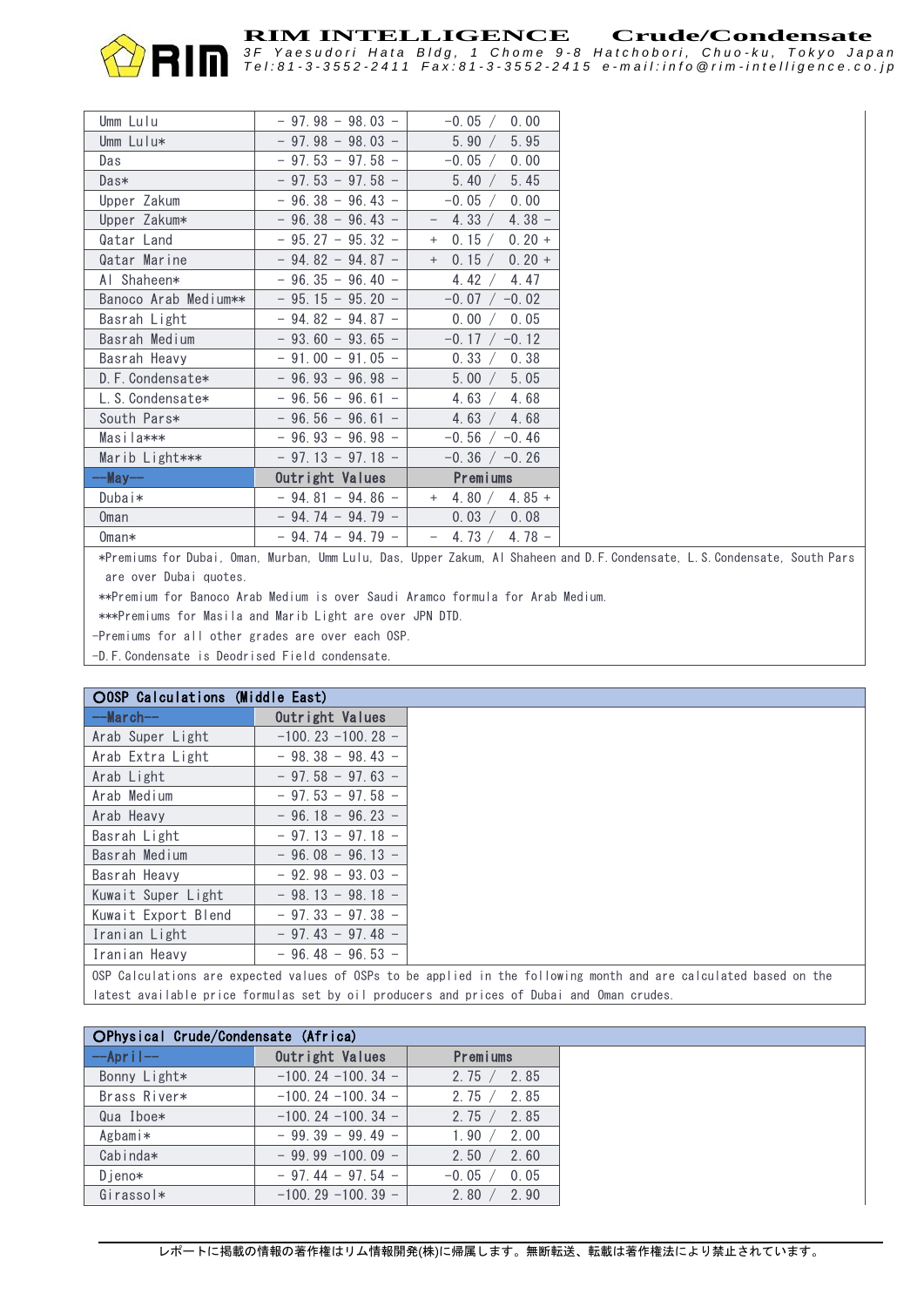Tel:81-3-3552-2411 Fax:81-3-3552-2415 e-mail:info @rim-intelligence.co.jp

| Hungo*      | $-98.29 - 98.39 -$   | 0.80 / 0.90   |
|-------------|----------------------|---------------|
| Nemba*      | $-99, 29 - 99, 39 -$ | 1.90<br>1.80  |
| Dalia*      | $-98.89 - 98.99 -$   | 1.50<br>1.40  |
| Pazflor*    | $-98.89 - 98.99 -$   | 1.40<br>1.50  |
| Zafiro*     | $-97.69 - 97.79 -$   | 0.30<br>0.20  |
| Doba*       | $-99.24 - 99.34 -$   | 1.85<br>1.75/ |
| Nile Blend* | $-98.39 - 98.49 -$   | 1.00<br>0.90  |
| Dar Blend*  | $-101.64 - 101.74 -$ | 4.25<br>4.15  |
|             |                      |               |

\* All premiums are over JPN DTD.

| OPhysical Crude/Condensate (Other)                                                     |                      |                                       |  |  |
|----------------------------------------------------------------------------------------|----------------------|---------------------------------------|--|--|
| $-\text{Apri}$                                                                         | Outright Values      | <b>Premiums</b>                       |  |  |
| Sokol*                                                                                 | $-99.26 - 99.36 -$   | 7.45<br>7.35 /                        |  |  |
| Sakhalin B*                                                                            | $-98.86 - 98.96 -$   | 6.95 $/$<br>7.05                      |  |  |
| ESP0**                                                                                 | $-98.06 - 98.16 -$   | 6.25<br>6.15 $/$                      |  |  |
| Azeri***                                                                               | $+106.49 -106.59 +$  | 9.00 /<br>$9.10 +$<br>$^{+}$          |  |  |
| $Ural$ s****                                                                           | $-96.44 - 96.54 -$   | $-1.05$ / $-0.95$                     |  |  |
| Forties****                                                                            | $-98.79 - 98.89 -$   | 1.30 /<br>1.40                        |  |  |
| CPC Blend****                                                                          | $+102.14 - 102.24 +$ | 4.65 $\sqrt{ }$<br>$4.75 +$<br>$^{+}$ |  |  |
| Castilla B*****                                                                        | $-91.61 - 91.71 -$   | $-0.30 / -0.20$                       |  |  |
| <b>WTI*****</b>                                                                        | $-99.06 - 99.16 -$   | 7.25<br>7.15 /                        |  |  |
| $Mars*****$                                                                            | $-96.46 - 96.56 -$   | 4.55 $/$<br>4.65                      |  |  |
| *Premiums for Sokol and Sakhalin B are over Dubai quotes on CFR Yosu.                  |                      |                                       |  |  |
| **Premium for ESPO is over Dubai quotes on FOB Kozmino.                                |                      |                                       |  |  |
| ***Premium for Azeri is over JPN DTD on CFR South East Asia.                           |                      |                                       |  |  |
| ****Premiums for Urals, Forties and CPC Blend are over JPN DTD on CFR North East Asia. |                      |                                       |  |  |

\*\*\*\*\*Premiums for Castilla B, WTI and Mars are over Dubai quotes on CFR North East Asia.

| OPhysical Crude/Condensate (DES Shandong) |                      |                  |
|-------------------------------------------|----------------------|------------------|
| $-\text{Apr i }$                          | Outright Values      | Premiums         |
| Tup i*                                    | $-101.74 - 101.84 -$ | 7.00 /<br>7.10   |
| Dalia*                                    | $-100.74 - 100.84 -$ | 6.10<br>6.00 $/$ |
| Djeno*                                    | $-99.74 - 99.84 -$   | 5.10<br>5.00     |
| ESP0*                                     | $-100.69 - 100.79 -$ | 6.05<br>5.95     |
| $0$ man $*$                               | $-98.39 - 98.49 -$   | 3.75<br>3.65     |
| .                                         |                      |                  |

\* All premiums are over ICE Brent on DES Shandong in China.

| OPhysical Crude/Condensate (Asia)       |                             |                       |                                        |  |  |  |
|-----------------------------------------|-----------------------------|-----------------------|----------------------------------------|--|--|--|
| $-\text{Apr i }$                        | Outright Values             | Prem. ( $vs$ ICP) $*$ | Prem. ( $vs$ JPN DTD) $*$              |  |  |  |
| Minas                                   | $-101.50 - 101.60 -$        | $-0.05$ /<br>0.05     | $4.10 -$<br>4.00 $/$                   |  |  |  |
| Cinta                                   | $-100.65 - 100.75 -$        | $-0.05$<br>0.05       | $3.25 -$<br>3.15                       |  |  |  |
| Widuri                                  | $-100$ , 70 $-100$ , 80 $-$ | $-0.05$<br>0.05       | $3.30 -$<br>3.20<br>$\qquad \qquad -$  |  |  |  |
| Duri                                    | $-107.20 - 107.30 -$        | $-0.05$<br>0.05       | 9.70<br>9.80                           |  |  |  |
| Lalang                                  | $-101.00 - 101.10 -$        | $-0.05$ /<br>0.05     | $3.60 -$<br>3.50/<br>$\qquad \qquad -$ |  |  |  |
| Handil Mix                              | $-101.63 - 101.73 -$        | $-0.05$<br>0.05       | 4.13<br>4.23                           |  |  |  |
| Attaka                                  | $-102.20 - 102.30 -$        | $-0.05$ /<br>0.05     | 4.70/<br>$4.80 +$<br>$^{+}$            |  |  |  |
| Belida                                  | $-102.30 - 102.40 -$        | $-0.05$<br>0.05       | 4.80<br>4.90                           |  |  |  |
| Ardjuna                                 | $-101.90 - 102.00 -$        | 0.05<br>$-0.05$       | $4.50 -$<br>4.40<br>$\qquad \qquad -$  |  |  |  |
| Arun Con                                | $-95.85 - 95.95 -$          | 0.05<br>$-0.05$ /     | $-$ -1.65 $/$<br>$-1.55 -$             |  |  |  |
| Walio                                   | $-98.52 - 98.62 -$          | $-0.05$<br>0.05       | 1.02<br>1.12                           |  |  |  |
| Senipah Con                             | $-95.85 - 95.95 -$          | $-0.05$<br>0.05       | $-1.55 -$<br>$-1.65$                   |  |  |  |
| Banyu Urip                              | $-102.75 - 102.85 -$        | 0.00<br>$-0.10 /$     | 5.25/<br>$5.35 -$<br>$\qquad \qquad -$ |  |  |  |
| *Prem. is an abbreviation for Premiums. |                             |                       |                                        |  |  |  |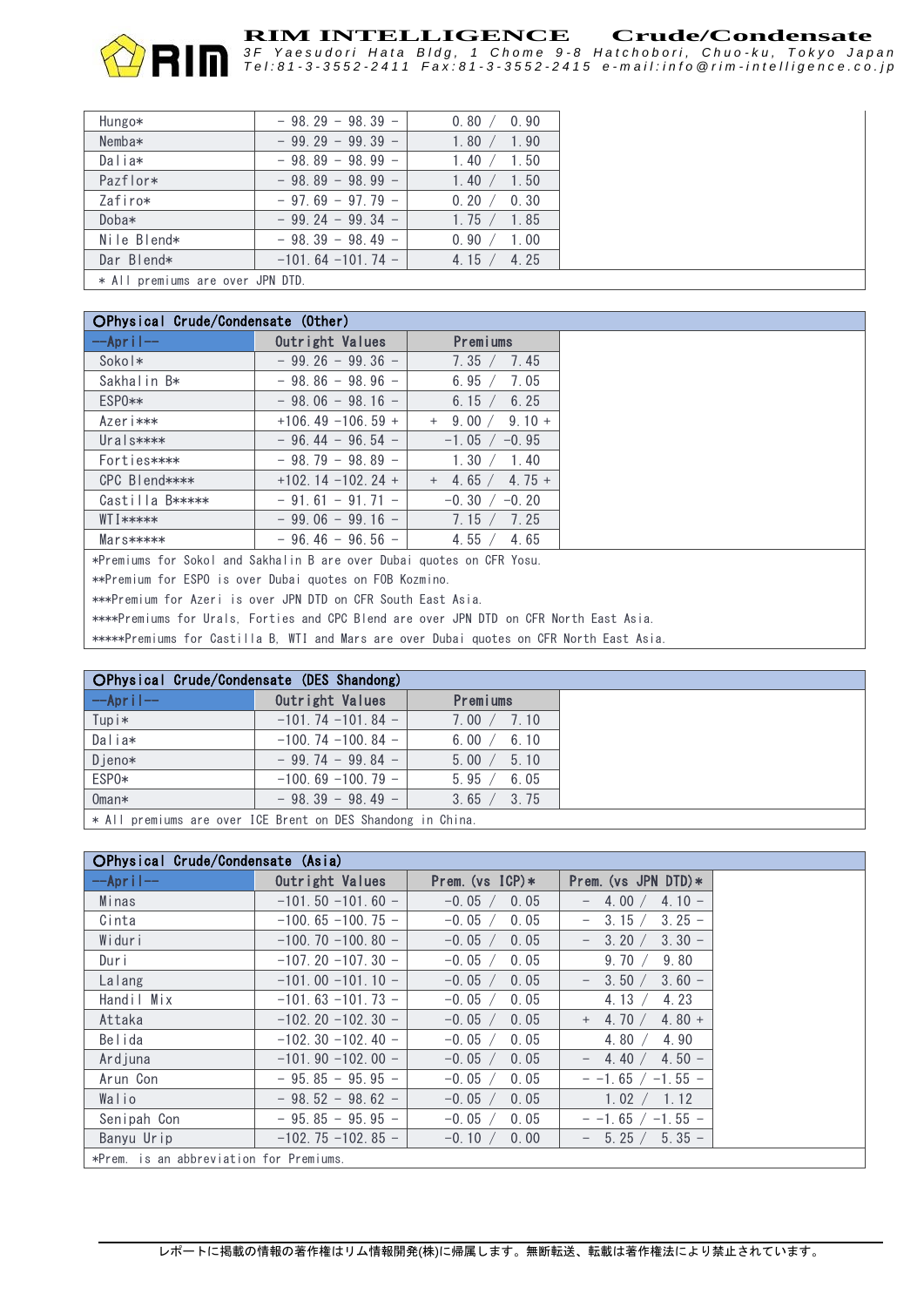

Tel:81-3-3552-2411 Fax:81-3-3552-2415 e-mail:info @rim-intelligence.co.jp

| $-\text{Apri}$ $\left  -- \right $ | Outright Values        | <b>Premiums</b>                         |
|------------------------------------|------------------------|-----------------------------------------|
| Tapis*                             | $-100, 79 - 100, 89 -$ | 3.30 /<br>3.40                          |
| Labuan*                            | $-105, 19 - 105, 29 -$ | 7.80<br>7.70 /                          |
| Kikeh*                             | $-105.09 - 105.19 -$   | 7.70<br>7.60                            |
| Miri*                              | $-105.09 - 105.19 -$   | 7.60<br>7.70                            |
| Kimanis*                           | $-105.09 - 105.19 -$   | 7.70<br>7.60                            |
| Cendor*                            | $-105.49 - 105.59 -$   | 8.00<br>8.10                            |
| Gippsland*                         | $-99.49 - 99.59 -$     | 2.00<br>2.10                            |
| Cossack*                           | $-99.59 - 99.69 -$     | 2.10<br>2.20                            |
| NWS Con*                           | $-98.64 - 98.74 -$     | $1.25 -$<br>1.15 /<br>$\qquad \qquad -$ |
| Ichthys Con*                       | $-102.44 - 102.54 -$   | 5.05<br>4.95                            |
| Varanus*                           | $-98.89 - 98.99 -$     | 1.50<br>1.40 /                          |
| Kutubu*                            | $-99.64 - 99.74 -$     | 2.25<br>2.15 /                          |
| Daqing**                           | $-101.53 - 101.63 -$   | $-0.05$ /<br>0.05                       |
| Vincent*                           | $-109.44 - 109.54 -$   | 11.95 / 12.05                           |
| Pyrenees*                          | $-113.44 - 113.54 -$   | 15.95 / 16.05                           |
| Van Gogh*                          | $-112.44 - 112.54 -$   | 15.05<br>14.95 $/$                      |
| Bach Ho Light*                     | $-104.39 - 104.49 -$   | 7.00<br>6.90                            |
| Bach Ho Heavy*                     | $-104.09 - 104.19 -$   | 6.70<br>6.60                            |
| Rang Dong*                         | $-103.84 - 103.94 -$   | 6.35 $/$<br>6.45                        |
| Su Tu Den*                         | $-104.39 - 104.49 -$   | 7.00<br>6.90                            |
| $T. G. T. *$                       | $-104.44 - 104.54 -$   | 7.05<br>6.95 $/$                        |
| Chim Sao*                          | $-104.69 - 104.79 -$   | 7.30<br>7.20 /                          |
| *Premiums are over JPN DTD.        |                        |                                         |
|                                    |                        |                                         |

\*\*Premium for Daqing is over OSP.

| <b>OOSP Calculations (Asia)</b> |                      |                                                                                                                        |
|---------------------------------|----------------------|------------------------------------------------------------------------------------------------------------------------|
| --Februarv--                    | Outright Values      |                                                                                                                        |
| Seria Light                     | $-109.70 - 109.80 -$ |                                                                                                                        |
| Champion                        | $-109.80 - 109.90 -$ |                                                                                                                        |
|                                 |                      | OSP Calculations are expected values of OSPs to be applied in the current month and are calculated based on the latest |

available price formulas set by oil producers and prices of JPN DTD.

| ∣ ©Rim Crude Index                         |                             |  |
|--------------------------------------------|-----------------------------|--|
| --Indonesian Crude Basket Prices--         |                             |  |
| Indonesian Light Crude Basket Price        | $-102.04 - 102.14 -$        |  |
| Indonesian Medium Crude Basket Price       | $-100.95 - 101.05 -$        |  |
| Indonesian Medium-Heavy Crude Basket Price | $-102$ , 51 $-102$ , 61 $-$ |  |

#### --Rim Special Crude Basket Prices--

Crude Basket Price for China Products\*  $\vert$  - 99.48 - 99.58 -\*The average price of Dubai, JPN DTD, Cinta, to which the Chinese government refers when adjusting domestic retail prices for refined products.

| --Shanghai Crude Futures Index--                                                                                             |                    |                      |  |  |  |  |
|------------------------------------------------------------------------------------------------------------------------------|--------------------|----------------------|--|--|--|--|
|                                                                                                                              | s/bbl              | Yuan/bbl             |  |  |  |  |
| Shanghai Medium Sour Crude Index                                                                                             | $-97,70 - 97,80 -$ | $-619.16 - 619.26 -$ |  |  |  |  |
| *The index is based on delivered prices of Dubai, Oman, Murban, Upper Zakum, Qatar Marine, Basrah Light, Masila and Shengli. |                    |                      |  |  |  |  |
| **Exchange rate: 6.3346 (Yuan/\$)                                                                                            |                    |                      |  |  |  |  |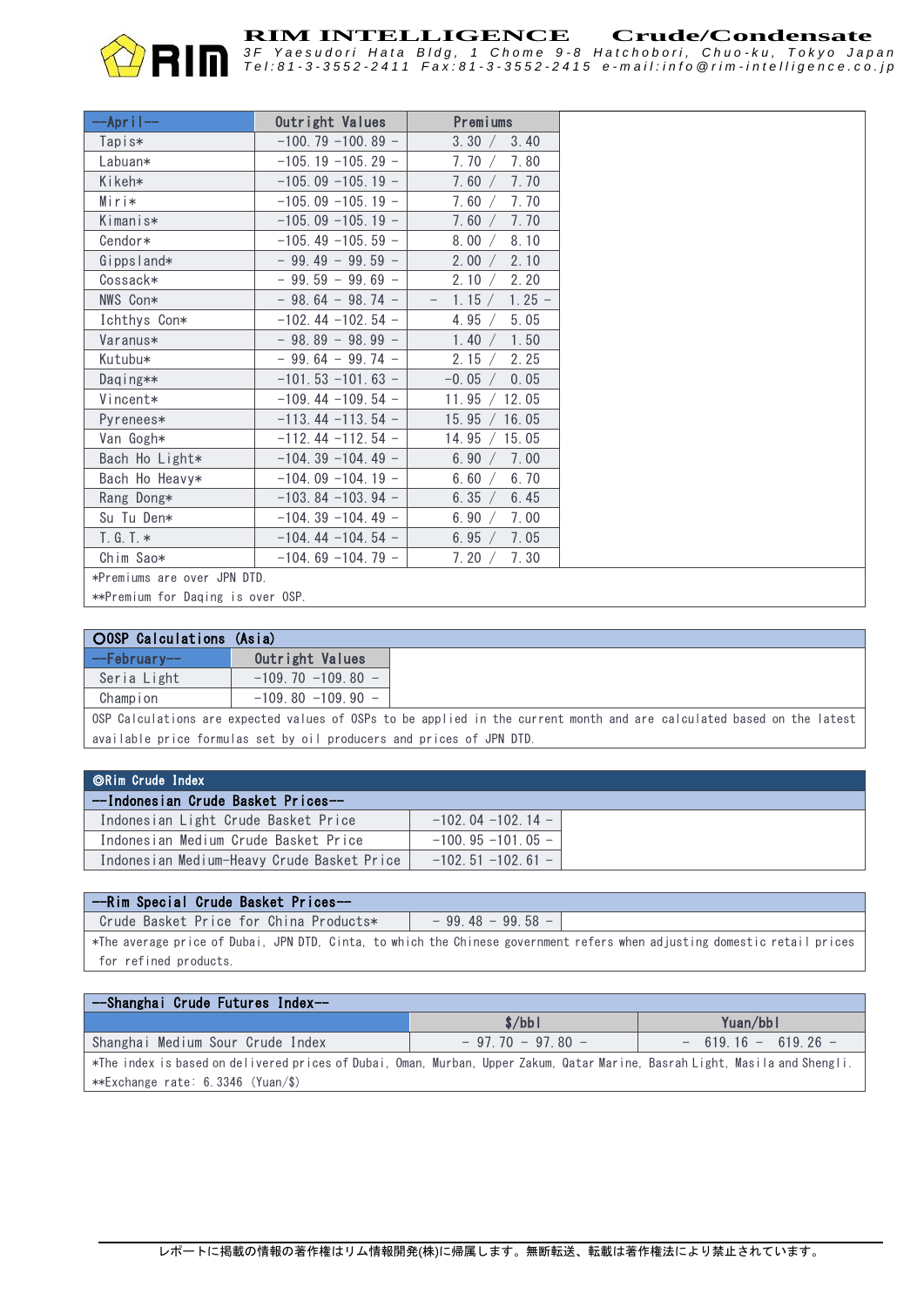

**RIM INTELLIGENCE** Crude/Condensate<br>3F Yaesudori Hata Bldg, 1 Chome 9-8 Hatchobori, Chuo-ku, Tokyo Japar. Tel:81-3-3552-2411 Fax:81-3-3552-2415 e-mail:info @rim-intelligence.co.jp

| © Shanghai INE Crude Futures (25Feb22) (Yuan/bbl) |                                |         |            |       |  |  |
|---------------------------------------------------|--------------------------------|---------|------------|-------|--|--|
|                                                   | Mari                           | Apr     | <b>May</b> | /Jun  |  |  |
| Settle                                            | 609.2                          | 621.8   | 609.9      | 598.3 |  |  |
| Change                                            | $+24.7$                        | $+19.9$ | $+13.7$    | $+8.$ |  |  |
| Open                                              | 629.8                          | 635.0   | 628.1      | 616.8 |  |  |
| High                                              | 629.8                          | 637.0   | 628.1      | 618.0 |  |  |
| Low                                               | 601.0                          | 608.3   | 596.1      | 585.3 |  |  |
| Volume: 340, 195                                  | Open Interest (Feb 25): 78,828 |         |            |       |  |  |

| ©TOCOM Mideast Crude Futures/Day Session (25Feb22) (Yen/kl)       |        |          |           |            |          |          |  |
|-------------------------------------------------------------------|--------|----------|-----------|------------|----------|----------|--|
|                                                                   | Feb    | Mar      | 'Apr      | <b>May</b> | Jun      | Jul      |  |
| Change                                                            | $-110$ | $-1,070$ | $-1, 270$ | $-1, 160$  | $-1,460$ | $-1,530$ |  |
| Volume                                                            | 26     | 36       | 85        | 158        | 996      | 5,823    |  |
| 0 <sub>pen</sub>                                                  | 67.080 | 68.810   | 66, 130   | 65, 260    | 64.140   | 63, 230  |  |
| High                                                              | 67.080 | 69.260   | 67.080    | 65,900     | 64.840   | 63,980   |  |
| Low                                                               | 66,910 | 68, 630  | 66, 130   | 64, 820    | 63, 640  | 62, 720  |  |
| Settle                                                            | 66.980 | 68.630   | 66.330    | 65,090     | 63.760   | 62,790   |  |
| Open Interest (Feb 24): Short=88, $323$ /Long=88, 323 1lot = 50kl |        |          |           |            |          |          |  |
| Exchange rate: 115.57                                             |        |          |           |            |          |          |  |

| <b>ONYMEX WTI Crude Futures (24Feb22)</b>                            |         |            |         |         |  |  |  |
|----------------------------------------------------------------------|---------|------------|---------|---------|--|--|--|
|                                                                      | Apr     | <b>May</b> | Jun     | Jul     |  |  |  |
| Settle                                                               | 92.81   | 90.94      | 88.84   | 86.99   |  |  |  |
| Change                                                               | $+0.71$ | $+0.25$    | $-0.24$ | $-0.57$ |  |  |  |
| Open                                                                 | 92.52   | 91.08      | 89.50   | 87.98   |  |  |  |
| High                                                                 | 100.54  | 98.44      | 96.08   | 93.97   |  |  |  |
| Low                                                                  | 91.45   | 89.65      | 87.61   | 85.88   |  |  |  |
| Open Interest (Feb 23): 2, 057, 934<br>Estimated Volume: 2, 138, 457 |         |            |         |         |  |  |  |

| ©ICE Brent Crude Futures (24Feb22)                                   |            |            |         |         |  |  |
|----------------------------------------------------------------------|------------|------------|---------|---------|--|--|
|                                                                      | <b>Apr</b> | <b>May</b> | Jun     | Jul.    |  |  |
| Settle                                                               | 99.08      | 95.42      | 92.89   | 91.15   |  |  |
| Change                                                               | $+2.24$    | $+1.37$    | $+0.71$ | $+0.34$ |  |  |
| Open                                                                 | 98.08      | 95.37      | 93.29   | 91.88   |  |  |
| High                                                                 | 105.79     | 102.26     | 99.41   | 97.44   |  |  |
| Low                                                                  | 97.56      | 94.12      | 91.63   | 89.96   |  |  |
| Weighted avg                                                         | 102.50     | 99.08      | 96.39   | 94.57   |  |  |
| Estimated Volume: 2, 100, 217<br>Open Interest (Feb 23): 2, 217, 209 |            |            |         |         |  |  |

| © IFAD Murban Crude Futures (24Feb2022) |            |                                |         |         |  |  |  |
|-----------------------------------------|------------|--------------------------------|---------|---------|--|--|--|
|                                         | <b>Apr</b> | <b>May</b>                     | Jun     | Jul     |  |  |  |
| Change                                  | $+0.91$    | $+1.35$                        | $+0.85$ | $+0.48$ |  |  |  |
| Volume                                  | 3,654      | 1,339                          | ,236    | 262     |  |  |  |
| Open                                    | 100.51     | 95.36                          | 93.56   | 93.98   |  |  |  |
| High                                    | 100.60     | 102.23                         | 99.53   | 97.57   |  |  |  |
| Low                                     | 99.98      | 95.36                          | 93.56   | 93.83   |  |  |  |
| Settle                                  | 96.29      | 95.91                          | 93.45   | 91.72   |  |  |  |
| Estimated Volume: 6,499                 |            | Open Interest (Feb23): 48, 694 |         |         |  |  |  |

| ○IFAD Murban Futures Singapore Marker Price (25Feb22) |         |         |         |       |  |  |  |  |
|-------------------------------------------------------|---------|---------|---------|-------|--|--|--|--|
|                                                       | Apr     | May     | Jun     |       |  |  |  |  |
| Marker Price                                          | 97.52   | 98.07   | 95.00   | 93.03 |  |  |  |  |
| Change                                                | $-2.93$ | $-2.09$ | $-2.35$ | $-$ . |  |  |  |  |
| Expected Average                                      | 93.91   |         |         |       |  |  |  |  |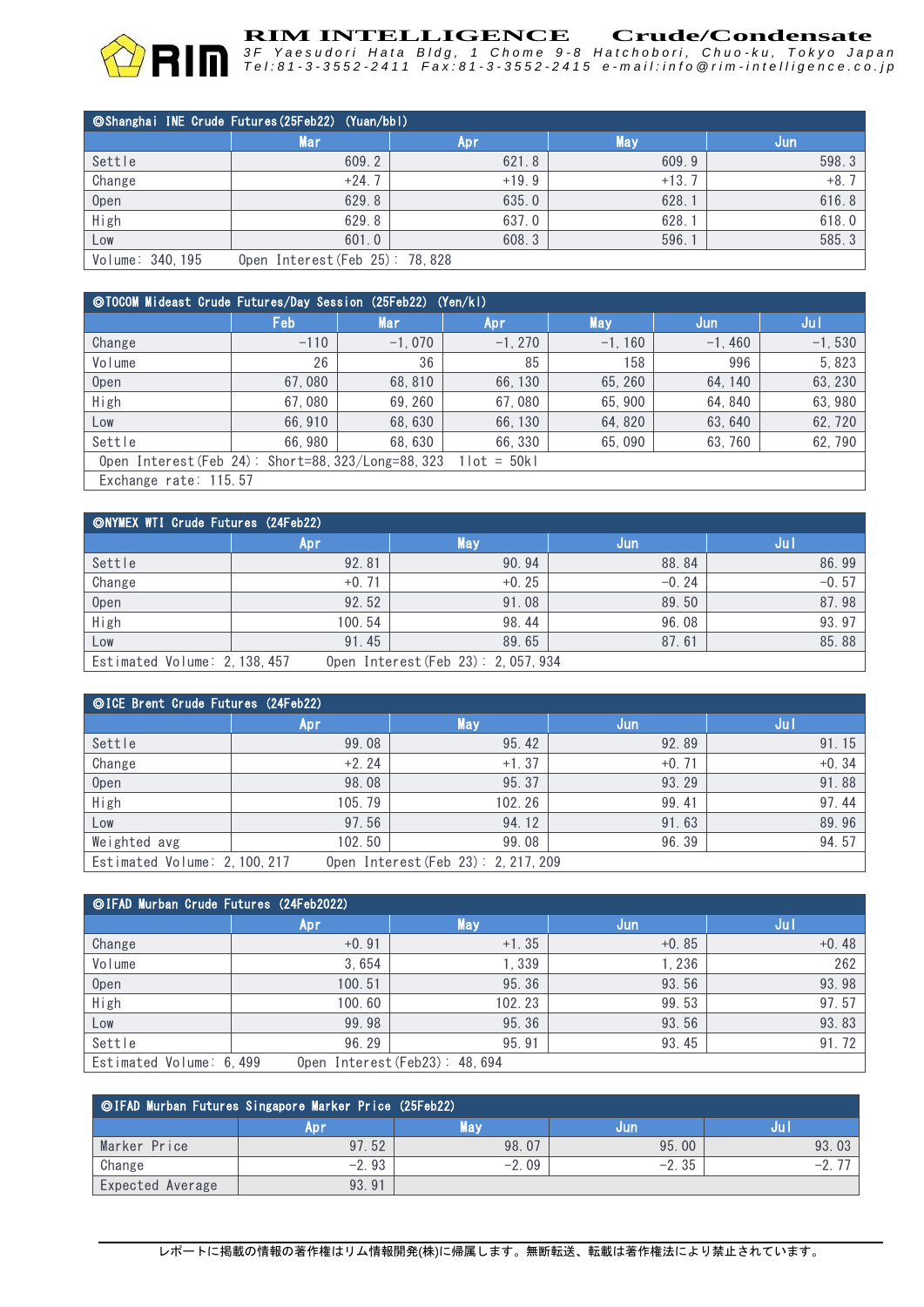

Tel:81-3-3552-2411 Fax:81-3-3552-2415 e-mail:info @rim-intelligence.co.jp

| <b>©TRANSACTIONS REPORTED</b><br>SEA/AFRICA/AMERICA/RUSSIA CRUDE/CONDENSATE DEALS DONE<br>ONORTH |                                                        |                       |                                     |                       |                      |              |               |  |
|--------------------------------------------------------------------------------------------------|--------------------------------------------------------|-----------------------|-------------------------------------|-----------------------|----------------------|--------------|---------------|--|
| Date                                                                                             | Grade                                                  | Seller                | <b>Buyer</b>                        | <b>Volume</b><br>(kb) | Price                |              | Remarks       |  |
| Feb 18                                                                                           | ESP <sub>0</sub>                                       | SURGUTNEFTEGAS        | VITOL                               | 740                   | DUBA1+\$7.20         | Apr $-22$    | 18-25 LOADING |  |
| Feb 18                                                                                           | ESP <sub>0</sub>                                       | <b>SURGUTNEFTEGAS</b> | <b>GLENCORE</b>                     | 740<br>DUBAI+\$6.80   |                      | Apr $-22$    | 22-29 LOADING |  |
| Feb 18                                                                                           | ESP <sub>0</sub>                                       | SURGUTNEFTEGAS        | <b>GLENCORE</b>                     | 740                   | DUBA1+\$6.80         | Apr $-22$    | 25-30 LOADING |  |
| Feb 18                                                                                           | <b>AKPO</b>                                            | <b>VITOL</b>          | IOC                                 | 950                   | DTD LINKED PRICE     | $May-22$     | ARRIVAL       |  |
| Feb 18                                                                                           | <b>USAN</b>                                            | CHEVRON               | I <sub>0</sub> C                    | 950                   | DTD LINKED PRICE     | $May-22$     | ARRIVAL       |  |
| Feb 18                                                                                           | <b>AGBAMI</b>                                          | CHEVRON               | I <sub>0</sub> C                    | 950                   | DTD LINKED PRICE     | $May-22$     | ARRIVAL       |  |
| Feb 18                                                                                           | KOLE                                                   | <b>GLENCORE</b>       | I <sub>0</sub> C                    | 950                   | DTD LINKED PRICE     | $May-22$     | ARRIVAL       |  |
| Feb 18                                                                                           | QUA IBOE                                               | EXXON MOBIL           | PERTAMINA                           | 950                   | DTD LINKED PRICE     | APR/MAR-22   | ARRIVAL       |  |
| Feb 18                                                                                           | EGINA                                                  | TOTAL ENERGIES        | PERTAMINA                           | 950                   | DTD LINKED PRICE     | APR/MAR-22   | ARRIVAL       |  |
| Feb 18                                                                                           | GIRASSOL                                               | CHEVRON               | PERTAMINA                           | 950                   | DTD LINKED PRICE     | APR/MAR-22   | ARRIVAL       |  |
| Feb 18                                                                                           | Brazilian<br>grades<br>(Iracema,<br>Tupi,<br>Sapinhoa) | Petrobras.<br>Shel1   | UNIPEC.<br><b>SINOCHEM</b>          | 6,000                 | ICE LINKED PRICES    | $May-22$     | ARRIVAL       |  |
| Feb 18                                                                                           | <b>TUPI</b>                                            | <b>P&amp;C</b>        | CHINA<br>INDEPENDENT<br><b>USER</b> | 1,000                 | Jul ICE+ABOVE \$7.00 | $APR/MAR-22$ | ARRIVAL       |  |
| Feb 21                                                                                           | <b>SAKHALIN</b><br><b>BLEND</b>                        | SAKHALIN ENERGY       | UNIPEC                              | 730                   | Dubai +\$7.00        | $May-22$     |               |  |
| Feb 22                                                                                           | SOKOL                                                  | <b>TRAFIGURA</b>      | CHINA USER                          | 700                   | Dubai +\$7.40        | Apr $-22$    |               |  |
| Feb 24                                                                                           | ESP <sub>0</sub>                                       | GAZPROM               | BP                                  | 740                   | Dubai +LOW\$6.00     | Apr $-22$    |               |  |
| Feb 24                                                                                           | NILE BLEND                                             | <b>PETRONAS</b>       | CHINA USER                          | 600                   | DTD+BELOW \$1.00     | Apr $-22$    | 25-27 LOADING |  |
| Feb 24                                                                                           | <b>SANGOS</b>                                          | SONANGOL              | UNIPEC                              | 950                   | DTD +mid\$1.00       | Apr $-22$    | 14-15L0ADING  |  |
| Feb 25                                                                                           | WTI<br>MIDLANDS                                        | TRAF I GURA           | <b>CPC</b>                          | 2,000                 | DUBAI LINKED PRICE   | $May-22$     | ARRIVAL       |  |
| Feb 25                                                                                           | <b>CLOVE</b>                                           | <b>BP</b>             | <b>CPC</b>                          | 950                   | DTD LINKED PRICE     | $May-22$     | ARRIVAL       |  |
| Feb 25                                                                                           | <b>URALS</b>                                           | VITOL                 | $_{\rm loc}$                        | 1,000                 | DTD LINKED PRICE     | Apr $-22$    | ARRIVAL       |  |
| Feb 25                                                                                           | <b>URALS</b>                                           | TRAF I GURA           | $_{\rm loc}$                        | 1,000                 | DTD LINKED PRICE     | Apr $-22$    | ARRIVAL       |  |
| Feb 25                                                                                           | <b>URALS</b>                                           | <b>P&amp;C</b>        | NAYARA ENERGY                       | 2,000                 | DTD LINKED PRICE     | Apr $-22$    | ARRIVAL       |  |
| Feb 25                                                                                           | <b>URALS</b>                                           | P&C                   | <b>RELIANCE</b>                     | 2,000                 | DTD LINKED PRICE     | $Apr-22$     | ARRIVAL       |  |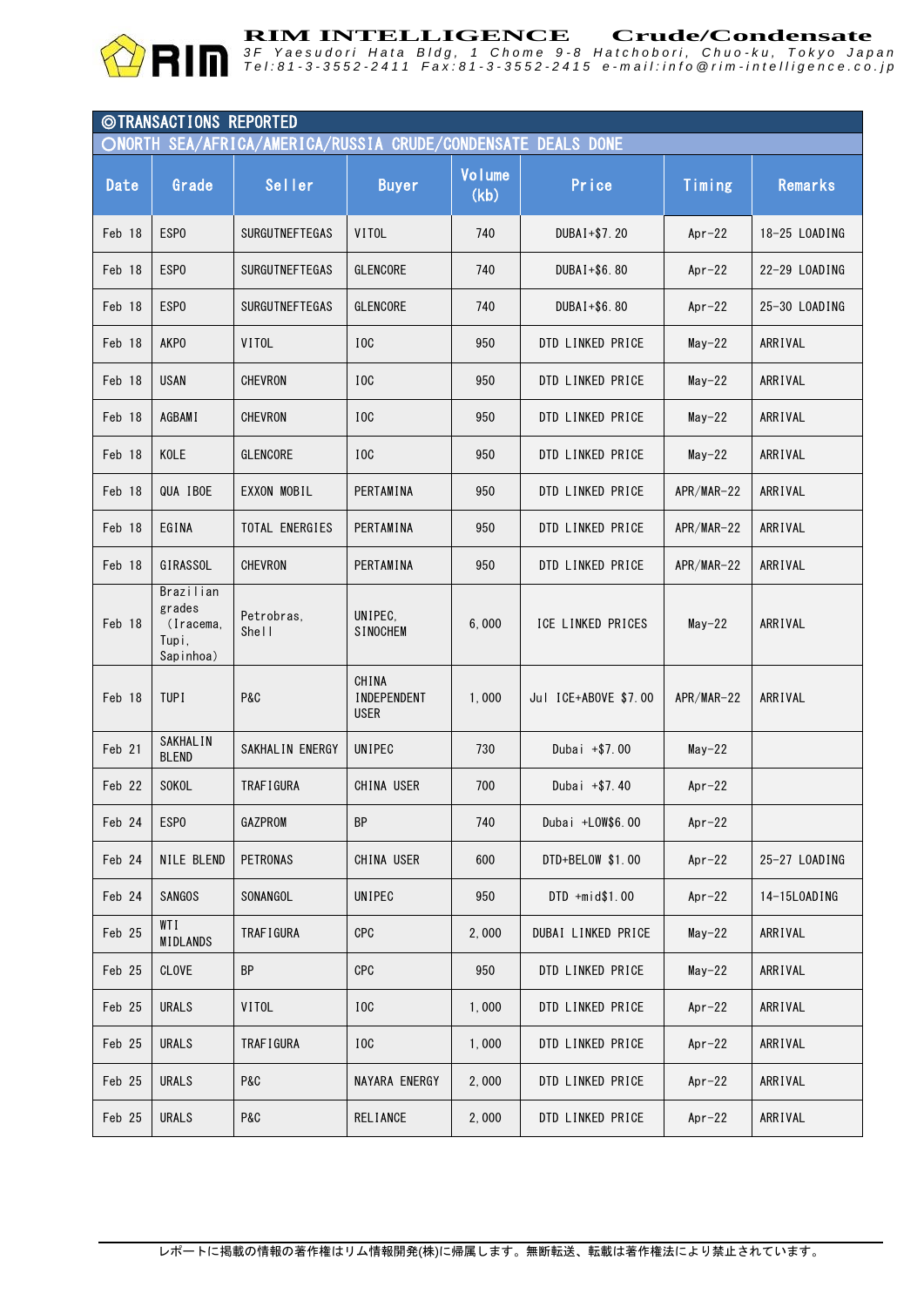

**RIM INTELLIGENCE** Crude/Condensate<br>3F Yaesudori Hata Bldg, 1 Chome 9-8 Hatchobori, Chuo-ku, Tokyo Japar. Tel:81-3-3552-2411 Fax:81-3-3552-2415 e-mail:info @rim-intelligence.co.jp

|        |                         | OMIDDLE EAST CRUDE/CONDENSATE DEALS DONE |                  |                       |                       |              |                                    |
|--------|-------------------------|------------------------------------------|------------------|-----------------------|-----------------------|--------------|------------------------------------|
| Date   | Grade                   | <b>Seller</b>                            | <b>Buyer</b>     | <b>Volume</b><br>(kb) | Price                 | Timing       | Remarks                            |
| Feb 18 | <b>DAS</b>              | P&C                                      | <b>RELIANCE</b>  | 2,000                 | $DUBAI + $5.50$       | Apr $-22$    | <b>VOLUME REVISED</b>              |
| Feb 18 | <b>OMAN</b>             | METI                                     | TRADING HOUSE    | 630                   | $OSP+LOW \$ \$4.00    | $MAR/JUN-22$ | <b>STRATEGIC</b><br><b>RESERVE</b> |
| Feb 21 | D. F. C.                | QPSPP                                    | <b>TRADER</b>    | 500                   | $DUBAI+ABOVE $ 5.00$  | Apr $-22$    | <b>BUYER UPDATED</b>               |
| Feb 21 | L. S. C.                | QPSPP                                    | SK ENERGY        | 500                   | DUBAI+MID/HIGH\$4.00  | Apr $-22$    | <b>BUYER UPDATED</b>               |
| Feb 21 | L. S. C.                | QPSPP                                    | UNIPEC           | 500                   | DUBAI+MID/HIGH\$4.00  | Apr $-22$    | <b>BUYER UPDATED</b>               |
| Feb 21 | L. S. C.                | QPSPP                                    | SHELL            | 500                   | DUBAI+MID/HIGH\$4.00  | Apr $-22$    | <b>BUYER UPDATED</b>               |
| Feb 21 | <b>MURBAN</b>           | P&C                                      | FUJI OIL         | 500                   | DUBA1+\$6.30          | Apr $-22$    |                                    |
| Feb 21 | <b>UPPER</b><br>ZAKUM   | P&C                                      | FUJI OIL         | 500                   | DUBAI LINKED PRICE    | Apr $-22$    |                                    |
| Feb 21 | <b>OMAN</b>             | <b>P&amp;C</b>                           | <b>FPCC</b>      | 500                   | DUBAI+\$4.60/4.80     | Apr $-22$    |                                    |
| Feb 21 | <b>BASRAH</b><br>MEDIUM | <b>PETRONAS</b>                          | UNIPEC           | 2,000                 | $0$ SP-\$0. 10/-0. 20 | $Mar-22$     | <b>BUYER UPDATED</b>               |
| Feb 21 | <b>BASRAH</b><br>MEDIUM | <b>P&amp;C</b>                           | STAR REFINERY    | 1,000                 | OSP LINKED PRICE      | $Mar-22$     |                                    |
| Feb 22 | <b>UMM LULU</b>         | OMV                                      | THAI USER        | 500                   | LOWER THAN MURBAN     | Apr $-22$    |                                    |
| Feb 22 | UMM LULU                | <b>CEPSA</b>                             | UNIPEC           | 500                   | DUBA1+\$6.00          | Apr $-22$    |                                    |
| Feb 22 | <b>UPPER</b><br>ZAKUM   | <b>INPEX</b>                             | P&C              | 500                   | DUBAI+\$4.30/4.40     | Apr $-22$    |                                    |
| Feb 22 | <b>UPPER</b><br>ZAKUM   | TOTAL ENERGIES                           | <b>GLENCORE</b>  | 500                   | FIXED PRICE           | Apr $-22$    |                                    |
| Feb 22 | L. S. C.                | QPSPP                                    | <b>END USER</b>  | 500/M                 | DUBAI+\$MID4.00       | APR/0CT-22   |                                    |
| Feb 24 | <b>UPPER</b><br>ZAKUM   | TOTAL ENERGIES                           | <b>MERCURIA</b>  | 500                   | <b>FIXED PRICE</b>    | Apr $-22$    |                                    |
| Feb 24 | <b>UPPER</b><br>ZAKUM   | EXXON MOBIL                              | I <sub>0</sub> C | 500                   | DUBAI LINKED PRICE    | $Apr-22$     | ARRIVAL                            |
| Feb 24 | <b>BASRAH</b><br>MEDIUM | PETROCHINA                               | IOC              | 1,000                 | DUBAI LINKED PRICE    | $Apr-22$     | ARRIVAL                            |
| Feb 24 | <b>BASRAH</b><br>HEAVY  | TRAF I GURA                              | IOC              | 1,000                 | DUBAI LINKED PRICE    | $Apr-22$     | ARRIVAL                            |
| Feb 25 | QATAR<br>MARINE         | QPSPP                                    | UNIPEC           | 500                   | DUBAI+\$3.10/+3.20    | $Apr-22$     |                                    |

| <b>OASIA-PACIFIC CRUDE/CONDENSATE DEALS DONE</b> |                |                 |              |                       |                      |          |                                                          |  |  |
|--------------------------------------------------|----------------|-----------------|--------------|-----------------------|----------------------|----------|----------------------------------------------------------|--|--|
| Date                                             | Grade          | Seller          | <b>Buyer</b> | <b>Volume</b><br>(kb) | Price                | Timing   | Remarks                                                  |  |  |
| Jan 26                                           | <b>COSSACK</b> | MITSUBISHI      | PETRONAS     | 550                   | DTD LINKED PRICE     | $Mar-22$ | MID MONTH<br><b>BUYER</b><br>LOAD ING.<br><b>UPDATED</b> |  |  |
| Jan 26                                           | <b>COSSACK</b> | <b>PETRONAS</b> | EXXONMOBIL   | 550                   | DTD+\$MID/HIGH 1.00  | $Mar-22$ | <b>MID MONTH</b><br>LOADING.<br><b>SELLER UPDATED</b>    |  |  |
| Jan 26                                           | <b>VARANUS</b> | <b>SANTOS</b>   | P&C          | 300                   | DTD $+$ \$0.90/+1.00 | $Mar-22$ |                                                          |  |  |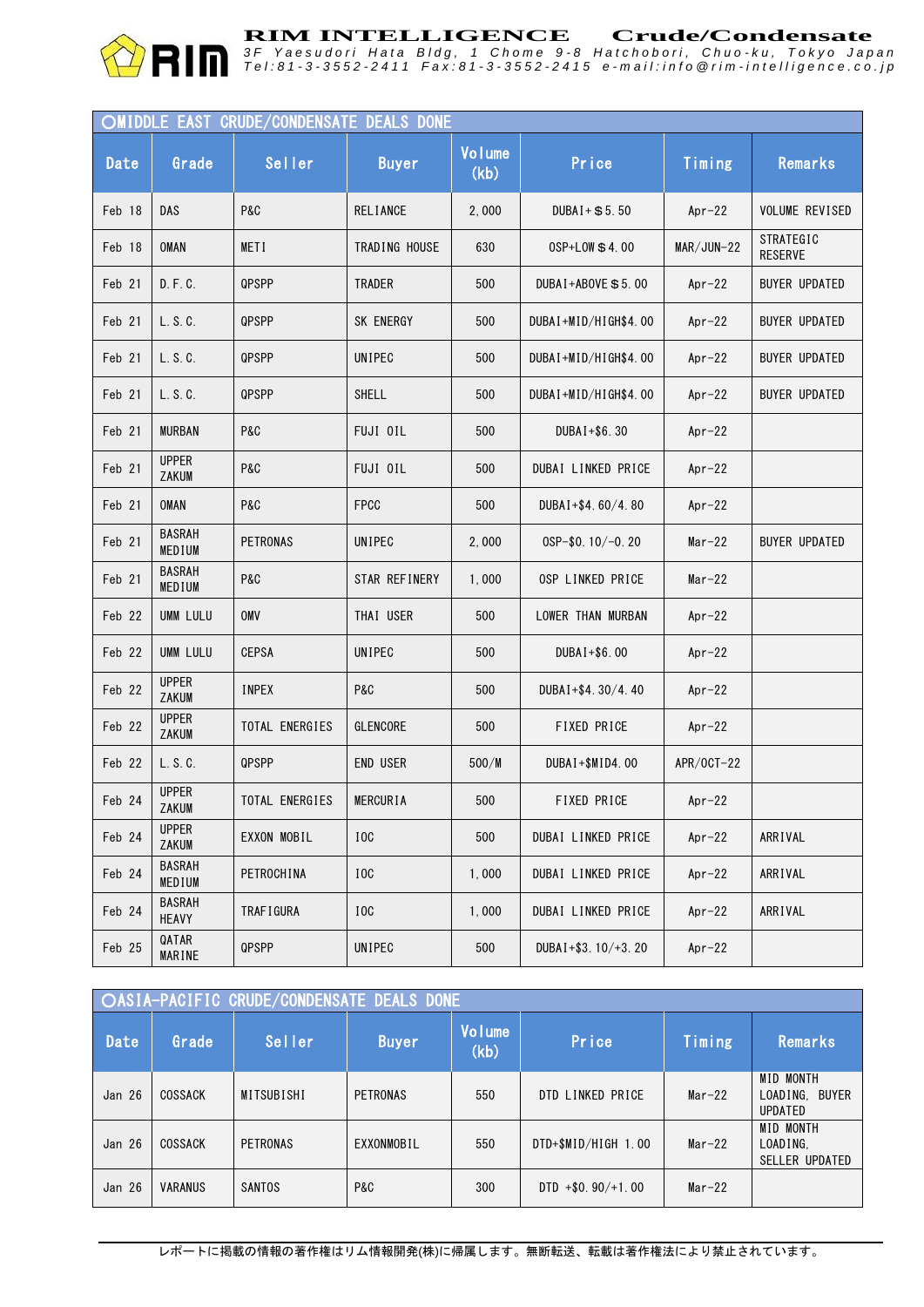

Tel:81-3-3552-2411 Fax:81-3-3552-2415 e-mail:info @rim-intelligence.co.jp

| Feb 18 | VAN GOGH                     | SANTOS          | <b>SHELL</b>   | 550         | $DTD + $15.00$   | Apr $-22$  | <b>BUYER UPDATED</b>                   |
|--------|------------------------------|-----------------|----------------|-------------|------------------|------------|----------------------------------------|
| Feb 18 | <b>VINCENT</b>               | MITSUI&CO       | P&C            | 550         | $DTD + $12.00$   | $Mar-22$   | <b>END-MONTH</b><br><b>LOADING</b>     |
| Feb 18 | VINCENT                      | WOODS IDE       | MITSUI&CO      | 550         | DTD LINKED PRICE | $Mar-22$   | EARLY-MONTH<br><b>LOADING</b>          |
| Feb 18 | KIMANIS                      | CONOCO PHILLIPS | <b>HENGY I</b> | 600         | DTD+HIGH \$7.00  | Apr $-22$  | 20-24 LOADING.<br><b>BUYER UPDATED</b> |
| Feb 21 | CHIM SAO                     | PV OIL          | MITSUBISHI     | 300         | DTD+\$7.00/+7.50 | Apr $-22$  | 13-17 LOADING,<br><b>BUYER REVISED</b> |
| Feb 21 | <b>LABUAN</b>                | PETRONAS        | VITOL          | 600         | $DTD + $8.00$    | Apr $-22$  |                                        |
| Feb 21 | KIKEH                        | <b>PTTEP</b>    | P&C            | $200 - 300$ | OSP PREMIUM      | Apr $-22$  |                                        |
| Feb 22 | <b>ICHTHYS</b>               | P&C             | PTT            | 650         | DTD+\$5.00       | Apr $-22$  |                                        |
| Feb 22 | <b>ICHTHYS</b>               | P&C             | <b>SHELL</b>   | 650         | DTD+\$5.00       | Apr $-22$  |                                        |
| Feb 22 | $SV-DN$                      | PV OIL          | PTT            | 300         | DTD+\$6.00       | $Apr-22$   | 14-18 LOADING                          |
| Feb 22 | <b>LABUAN</b>                | TRAF I GURA     | PTT            | 300         | OSP PREMIUM      | Apr $-22$  | <b>BUYER UPDATED</b>                   |
| Feb 22 | KIKEH                        | TRAF I GURA     | <b>PTT</b>     | 300         | OSP PREMIUM      | Apr $-22$  | <b>BUYER UPDATED</b>                   |
| Feb 24 | <b>BUNGA</b><br><b>KEKWA</b> | PETRONAS        | <b>P&amp;C</b> | 300         | DTD+ABOVE \$6.00 | Apr $-22$  | 24-30 LOADING                          |
| Feb 24 | PAKISTANI<br>CONDY           | P&C             | PTT (IRPC)     | 300         | DTD LINKED PRICE | APR/MAY-22 | APR 20-MAY 10<br>ARRIVAL               |
| Feb 25 | <b>BUNGA</b><br><b>KEKWA</b> | <b>PETRONAS</b> | UNIPEC         | 300         | DTD+ABOVE \$6.00 | APR/MAY-22 | 24-30 LOADING                          |

### ◎マーケットコメント ○指標原油サマリー

インターコンチネンタル取引所(ICE)で東京時 間 25 日 15 時 30 分現在、北海ブレント原油先物の 期近 4 月限は 1 バレル 101.13 ドル。前日の同時刻 と比べ 1.01 ドル下落している。前日の急騰により 利益確定の売りが出たが、ウクライナ情勢の悪化 を背景とした供給不安が引き続き相場を支えてい る。

南方産および域外産原油の指標油種となる DTD ブレントは、25 日 15 時 30 分現在、4 月物は 97.51 ドルと前日の同時刻を 79 セント下回る。一方、 DFL(DTD to Front Line)は、4月限がプラス 2.75 ドル前後と前日から上昇した。



中東産および極東産原油の指標油種となるドバ イペーパーは、25 日 15 時 30 分現在、4 月限が 91.93 ドルと前日の同時刻から 2.01 ドル下落している。 インターマンス・スプレッドの商いでは 3 月/4 月 限に 2.96 ドルの売唱えが提示された。ブレントと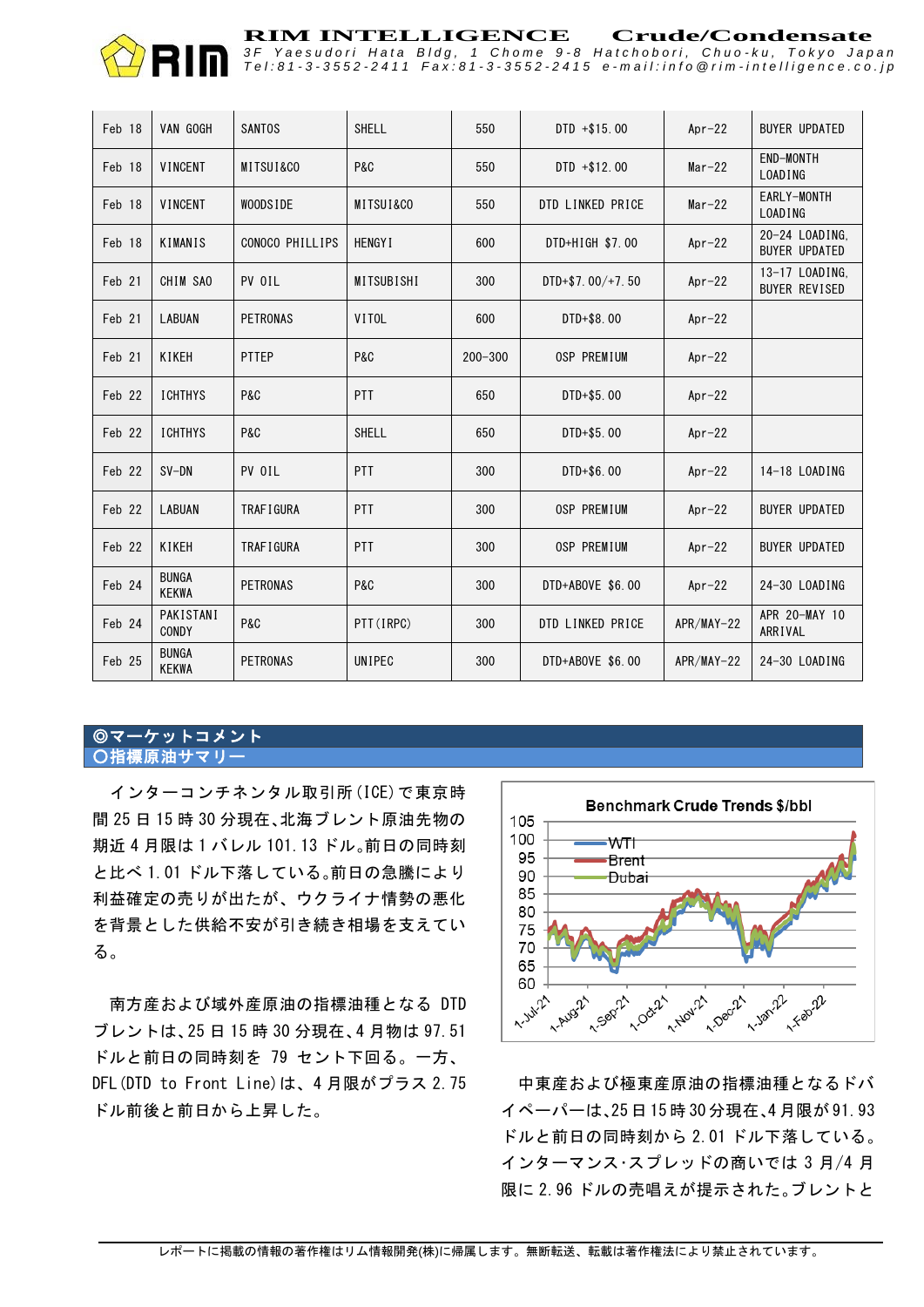#### **RIM INTELLIGENCE Crude/Condensate** *3 F Y a e s u d o r i H a t a B l d g , 1 C h o m e 9 - 8 H a t c h o b o r i , C h u o - k u , T o k y o J a p a n* Tel:81-3-3552-2411 Fax:81-3-3552-2415 e-mail:info @rim-intelligence.co.jp

ドバイの EFS の商いでは、5 月限に 7.60 ドルで買 唱えられた。また、米国産および南米産原油の指 標油種となる WTI は、期近 4 月限が 94.66 ドルと 前日の同時刻から 2.26 ドル下落している。

今夕以降のブレント原油の当限の相場見通しに ついて大手商品取引員の法人営業担当は、「目先 は堅調に推移する」との見解を示した。隣国ウク ライナへの軍事侵攻を開始したロシアに対して、

主要各国がより強力な経済制裁を加えると決定す れば、「エネルギーの供給不安が一層強まる」(同 氏)。ただ、相場がさらに大幅に上昇するかどうか は、「今後の供給不安の強まり度合いによる」と 同氏は指摘。実際の需給においては、イラン核合 意再建が実現すれば同国産原油の輸出再開により 実際の需給が緩和するとの見方が浮上している。 この弱材料を打ち消すほどに供給減少への不安が 強まるかどうかが焦点となっている。

#### ◎中東産原油・コンデンセート ○市況サマリー

4 月積み中東産原油の絶対値相場は下落。指標 となるドバイペーパーの変動が前日から下落した ことを映した。

ドバイや公式販売価格(OSP)を指標にした 4 月

積みの市況連動の商いは終盤戦入り。ウクライナ 情勢が緊迫化していることで不透明感が広がって いることもあり、需要家は新規の調達には慎重に なっている。入札関連では、台湾中油(CPC)が 4 月積みを対象とした買付け入札を見送った。

#### **〇カタール**

#### QPSPP のカタールマリン、ドバイ+3 ドル台前半

4 月積みカタール産原油の商いでは、既報のと おりカタール石油製品販売会社(QPSPP)が 15 日に 締め切った入札で、カタールマリン 1 カーゴを販 売した。その後の調べで、価格はドバイ市況に対 して 3.10~3.20 ドルのプレミアムとの見方が支 配的となっている。落札者は中国国際連合石化(ユ ニペック)とみられている。

#### マリンのプレミアムが拡大、OSP が割安との見方

4 月積みカタールマリンの市況連動相場は上昇。 OSP 指標に対するプレミアムは 15~20 セントのプ

レミアムと、前日比で 10 セント拡大した。想定さ れる 4 月積みの OSP が割安にとどまると観測を背 景に、OSP 対比でのプレミアムが拡大している。 前述のとおり、4 月積みのカタールマリンの販売 入札はドバイ市況に対して 3.10~3.20 ドルのプ レミアムで決着した。カタール国営石油会社(QP) は、この価格を OSP 設定においてある程度は考慮 するとみられており、「軽質油種の相場急騰が中質 油種に波及するなかで、カタールマリンの OSP 対 比でのプレミアムも拡大していると考えられる」 (北東アジアの需要家)とみられている。

#### ○アブダビ

#### IFAD マーバン 4 月はドバイ+6.02 ドル

アブダビ産原油の商いでは、日本時間 25 日 15 時30分時点のICEアブダビ先物取引所(IFAD)にお けるマーバン 4 月限の価格は、ドバイ原油のペー

パースワップの取引水準を 6.02 ドル上回ってい る。これは前日と同じ水準となる。

### ○入札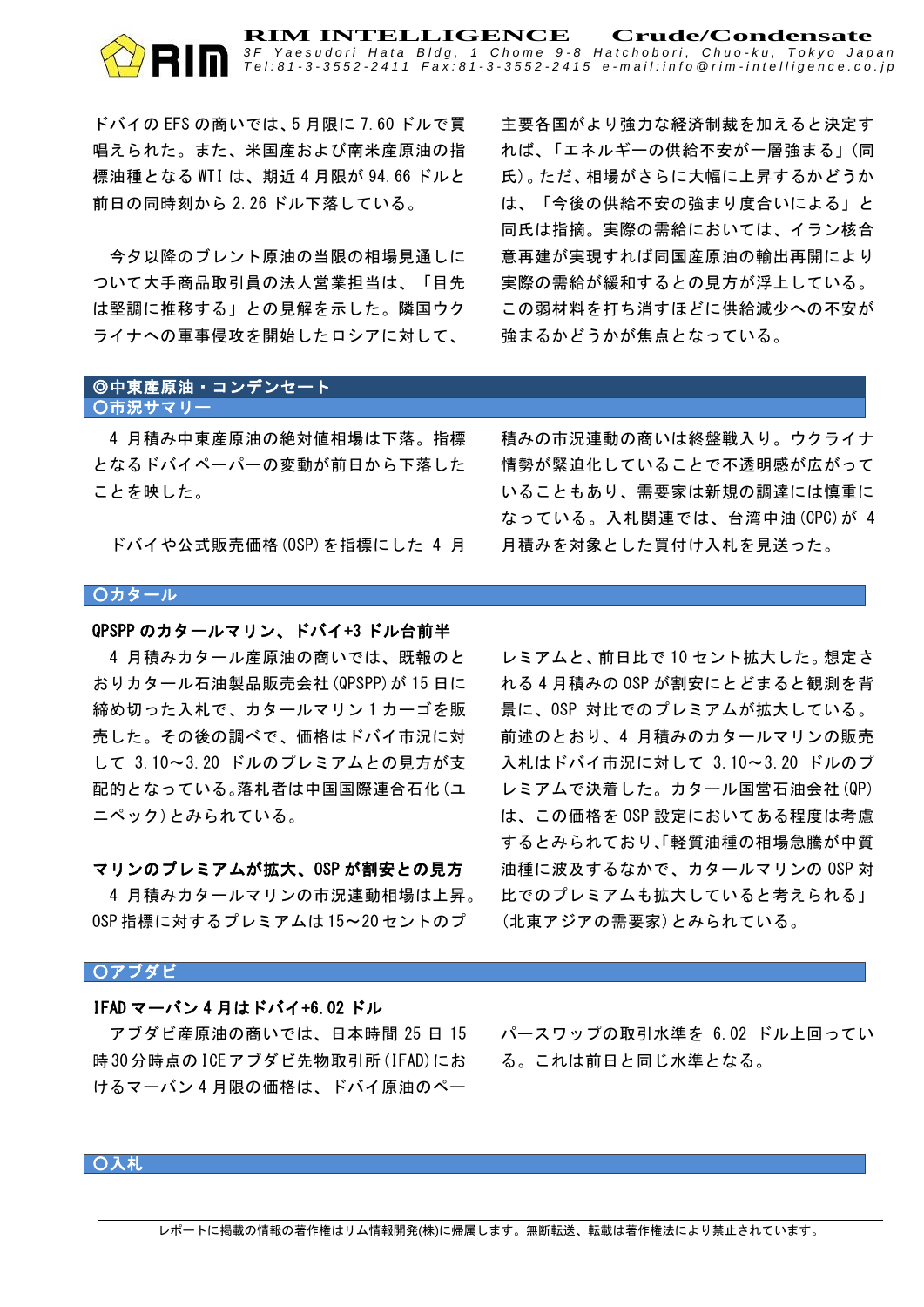#### CPC、サワーの買付け入札を 2 カ月連続で見送り

入札関連では、台湾中油(CPC)が 4 月積みを対象 としたサワー原油の買付け入札を見送った。同社 による入札によるサワー原油の購入の見送りは 2 カ月連続。この背景として、同社がスウィート原 油を対象とした入札で、大量に調達していること

が背景にある。同社は後述のように 5 月着として WTI ミッドランド原油 400 万バレルを含む計 500 万バレルを落札。前月もスウィート原油を 500 万 バレル購入する一方、サワー原油の買付け入札を 見送っていた。

**RIM INTELLIGENCE** Crude/Condensate<br>3F Yaesudori Hata Bldg, 1 Chome 9-8 Hatchobori, Chuo-ku, Tokyo Japar. Tel:81-3-3552-2411 Fax:81-3-3552-2415 e-mail:info @rim-intelligence.co.jp

#### ○オマーン

#### 4 月オマーン、プレミアムは縮小

4 月積みオマーンの市況連動相場は、ドバイ市 況に対し 3.35~3.40 ドルのプレミアムと、前日か ら 1.69 ドル縮小した。OTC 市場のオマーン相場の 指標となるドバイマーカンタイル取引所(DME)で は、4 月限オマーンのバリューが前日の夕刻の時 点でドバイ市況に対し 3.37 ドルのプレミアムだ った。

#### ◎アフリカ/欧州/アメリカ産原油・コンデンセート ○市況サマリー

4 月積みアフリカ、地中海、欧米産原油と極東 産原油の絶対値相場は下落した。指標となるドバ イ価格と DTD ブレント価格が前日から切り下がっ たことが影響した。

DTDブレントやドバイ価格を指標にした市況連 動相場は、アゼルバイジャン産アゼリが上昇。

入札関連では、インド国営石油(IOC)および台湾 中油(CPC)が22~23日に締め切った買付け入札の 落札結果が明らかになった。IOCおよび他のインド の需要家は、大量にロシア産ウラルを購入。ウク ライナ危機の高まりを背景に、価格が大きく下落 したことを受けたもの。

#### ○地中海

#### $\mathbf{r}$ アゼリが上昇、FOB高と限月間スプレッド拡大で

4月東南アジア着アゼルバイジャン産アゼリの 市況連動相場は、CFRベースでDTDブレントに対し て9.00~9.10ドルのプレミアム。前日比で3.55ド ル拡大した。軽油マージンの拡大を背景とした需 要増加によってFOBベースでの相場が切り上がっ ている。さらに、指標となるDTDブレントのバック ワーデーションの急拡大が、アジアにおける到着 時点でのプレミアムをさらに押し上げる要因とな っている。アゼリのFOBベースでの相場はDTDブレ ント指標に対して4ドル近いプレミアムまで拡大。

これに船運賃および限月間の格差が加わることを 考慮すれば、到着時点でのコストは同指標に対し て9ドル以上のプレミアムにまで跳ね上がる。ただ し、競合油種となるマレーシア産軽質原油がFOB ベースで7.00ドル台後半のプレミアムまで切り上 がっていることを考慮すれば、「CFRベースのアゼ リのプレミアムが9.00ドルだったとしても、大幅 に割高とは言えない」(シンガポールのトレーダ ー)。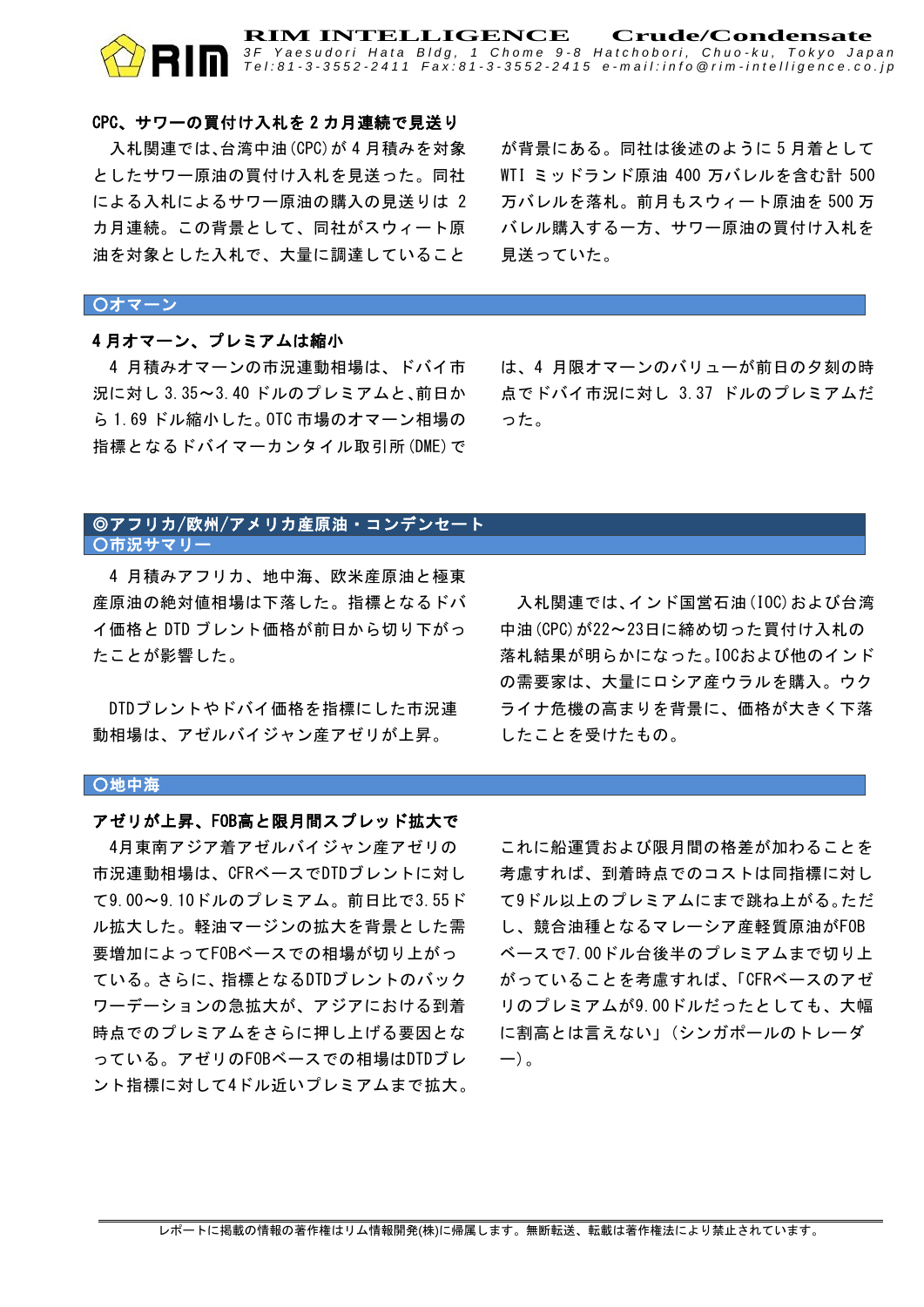

**RIM INTELLIGENCE** Crude/Condensate<br>3F Yaesudori Hata Bldg, 1 Chome 9-8 Hatchobori, Chuo-ku, Tokyo Japar. Tel:81-3-3552-2411 Fax:81-3-3552-2415 e-mail:info @rim-intelligence.co.jp

#### ○入札

#### $\frac{1}{2}$ 台湾CPC、米国産WTIとクローブを手当て

台湾中油(CPC)は22日に締め切った5月着のスウ ィート原油の買付け入札で、米国産WTIミッドラン ド400万バレルとアンゴラ産クローブを手当てし た。このうち、クローブの売り手は英BPで、欧州 のトラフィギュラが少なくとも200万バレルのWTI を販売したようだ。CPCは既報のとおり、4月着の 入札でもWTI400万バレルとクローブを手当てして いた。

け入札で、ロシア産ウラル200万バレルを手当てし た。価格の詳細は不明ながら、売り手は欧州のビ トールとトラフィギュラだった。また、ウラルは インドのナヤラエナジーとリライアンスも4月着 として各200万バレルを手当てしたようだ。既報の とおり、ウクライナ危機を受けて、欧州などの需 要家がロシア産原油の手当てを控えた結果、ウラ ルの価格が大幅に下落し、他の油種と比べた割安 感からインド勢がまとまった数量を購入したよう だ。

#### IOC、4月着ウラルを購入

IOCは23日に締め切った4月着を対象とした買付

#### ◎南方産原油・コンデンセート ○市況サマリー

 4 月積み南方産原油の絶対値相場は、22 日から 下落した。DTD ブレントおよび ICP が切り下がっ たことを受けた。

DTD ブレントや ICP を指標とした 4 月積みの市 況連動相場では、豪州産 NWSC のプレミアムが縮小 した。一方、豪州産イクシスは 4 月積みの 3 カー ゴが全て販売済みとなった。

#### ○コンデンセート

#### NWSC のプレミアムが縮小

4 月積み豪州産 NWSC の市況連動相場は、DTD ブ レントに対して 1.15~1.25 ドルのプレミアムと 前日比で 30 セント縮小した。ウクライナ危機を受 けてブレントの価格の上昇幅がドバイなど他の指 標原油の上昇幅を上回り、ブレントとドバイの EFS 格差が拡大を続けており、韓国などの需要家 はドバイ市況に連動するコンデンセートの手当て を優先した。また、インドネシアの国営プルタミ ナが NWSC の代表的な買い手である同国の石化 TPPI 向けのコンデンセートの買付け入札を開示

していないことも相場の下落につながった。4 月 積みの NWSC は既報のとおり、米シェブロンと三井 物産に各 1 カーゴの船積みが予定されているが、 いずれの未消化であるようだ。さらに、豪州のサ ントスが月末積みの東ティモール産のバユウンダ ンのスポットカーゴを抱えているが、これも成約 には至っていない。シンガポールのトレーダーは、 NWSC の成約可能水準は少なくとも DTD ブレントに 対して1ドル台前半のプレミアムとの見方を示し た。

#### ○豪州

#### 4 月イクシス 3 カーゴが販売済みに

4 月積みの豪州産イクシスコンデンセートの商 いでは、3 カーゴ全てが販売済みとなったようだ。 4 月積みのイクシスは仏トタールエナジーズに 1 カーゴ、INPEX に 2 カーゴの船積み予定がある。

既報のとおり、タイ国営石油(PTT)と英シェルが 各 1 カーゴ手当てしているが、残りの 1 カーゴの 買い手は明らかになっていない。価格は既報のと おり、DTD ブレントに対して 5 ドル前後のプレミ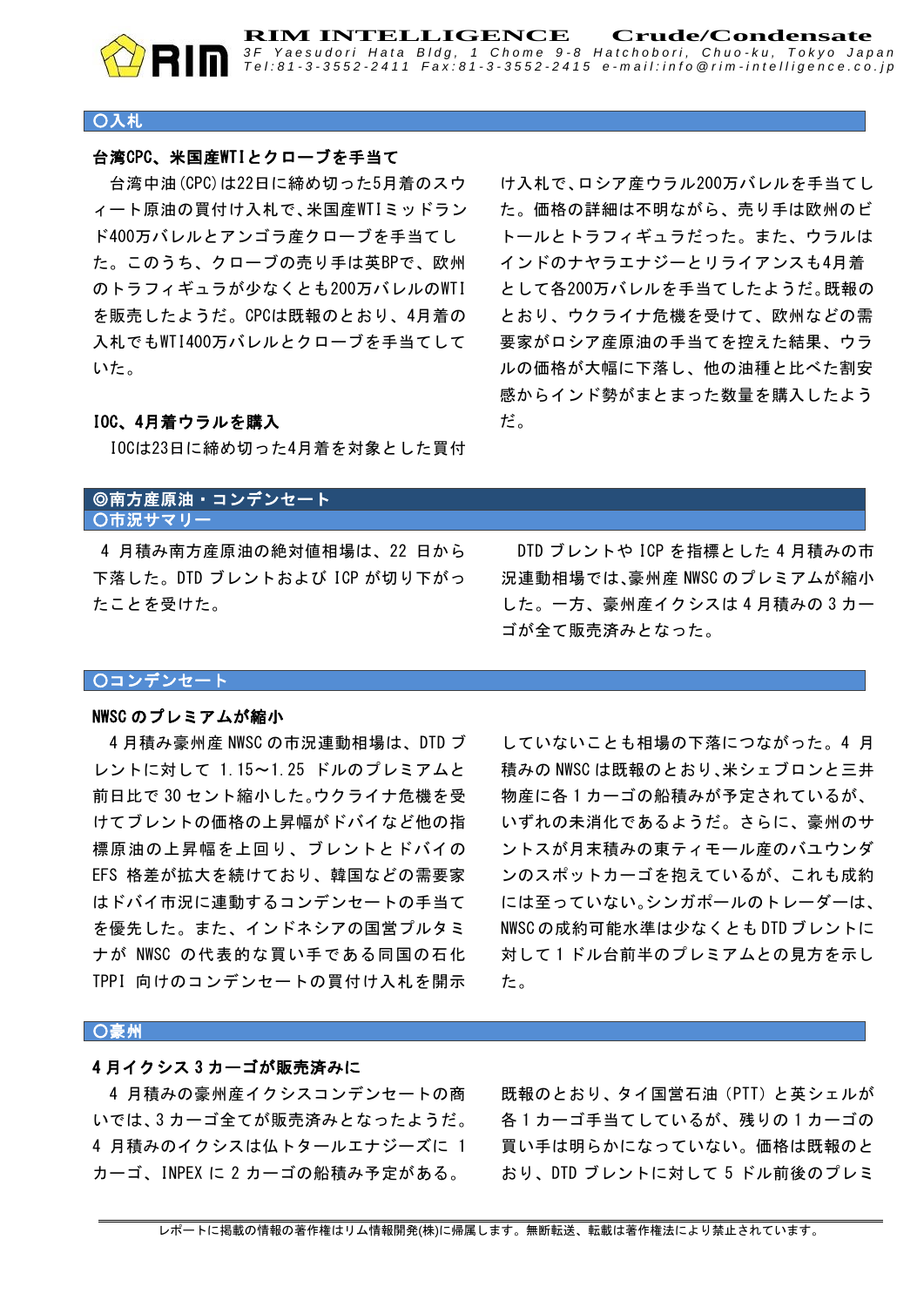アムだった。イクシスはコンデンセートの中でも 中間留分の比率が高いため、アジアにおける堅調

な中間留分のマージンを受けて、カーゴは順調に 捌けたようだ。

**RIM INTELLIGENCE** Crude/Condensate<br>3F Yaesudori Hata Bldg, 1 Chome 9-8 Hatchobori, Chuo-ku, Tokyo Japar. Tel:81-3-3552-2411 Fax:81-3-3552-2415 e-mail:info @rim-intelligence.co.jp

#### ○マレーシア

#### ブンガケクワの買い手、ユニペック

4 月積みマレーシア産原油の商いでは既報のと おり、同国の国営ペトロナスが 22 日締め切った 4 月積みブンガケクワの入札で、対象の 4 月 24~30 日積みの 30 万バレルを DTD ブレントに対して 6.00 ドルより大きいプレミアムで販売した。その 後、買い手は中国国際連合石化(ユニペック)だっ たことが判明した。ブンガケクワは水銀の含有率

が高く、買い手はタイや一部の需要家に限られる。 このため、船積み時に水銀の含有率に応じて価格 が値引きされる条件(De-escalation clause)が付 与されている。北東アジアの需要家は、「買い手の 裾野が限られる割には価格が高い」との見方を示 した。

#### ◎NYMEX WTI/ICEブレント 24日

24 日のニューヨーク・マーカンタイル取引所 (NYMEX)は 3 営業日続伸した。当限 4 月物の終値は 前日比 71 セント高の 92.81 ドル/バレル。一週間 前に比べると 2.77 ドル高い。

ロシアがウクライナへの軍事侵攻を開始したこ とを受け、市場では買いが先行した。

ロシアのプーチン大統領は 24 日、ウクライナ東 部で軍の特殊作戦を実行すると表明し、ウクライ ナへの軍事侵攻が開始された。米国を中心とする 主要各国は、ロシアに対しより強力な制裁を科す ことを発表。これを背景にロシア産原油の供給減 少懸念が強まるとともに、世界的に原油需給が逼 迫するとの観測が一段と強まったことで相場が押 し上げられた。

ただ、上値は削られた。相場が一時、約 7 年 7

カ月ぶりとなる 100 ドル台を記録したことで高値 警戒感が強まり、利益確定の売りが出た。また、 米エネルギー情報局(EIA)が 24 日午前に発表した 週報によると、同国内の先週末時点における原油 在庫は前週比で 450 万バレル増加。市場関係者の 事前予想であった 40 万バレル増から大幅に積み 増したことも相場の弱材料として働いた。

インターコンチネンタル取引所(ICE)の北海ブ レント原油先物相場は上昇した。当限 4 月物の終 値が前日比 2.24 ドル高の 99.08 ドル/バレル。一 週間前に比べると 6.11 ドル高い。

NYMEX 石油製品先物相場は暖房油、RBOB ガソリ ンがともに続伸した。暖房油は 3 月物の終値が前 日比 6.77 セント高の 289.69 セント/ガロン、ガソ リンは 3 月物の終値が同 4.57 セント高の 277.10 セント/ガロンとなった。

#### ◎マーケットニュース ○台湾=石油2社の製油所平均稼働率は66.1%を維持

リム調べによると、台湾石油2社の合計の原油処理量は24日時点で日量72万バレルと先週から変わ らず。台湾中油(CPC)の原油処理量は日量36万バレル。フォルモサ石油化学(FPCC)の原油処理量も日 量36万バレルを維持した。2月の原油処理量は日量平均36万バレルを予定している。全社の常圧蒸留 装置の実働能力は日量109万バレル。製油所の平均稼働率は実働能力に対し66.1%となった。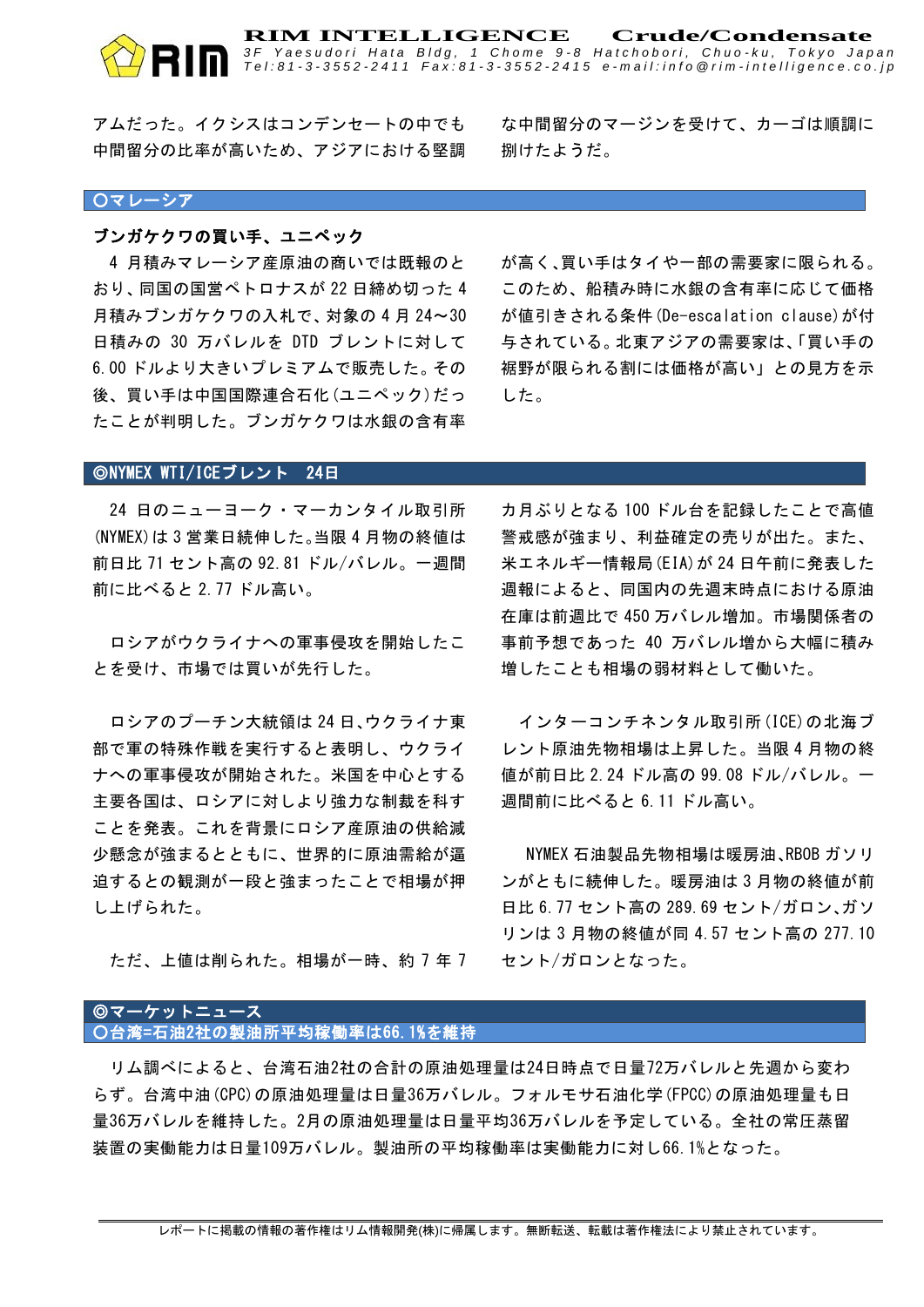

**RIM INTELLIGENCE** Crude/Condensate<br>3F Yaesudori Hata Bldg, 1 Chome 9-8 Hatchobori, Chuo-ku, Tokyo Jap *3 F Y a e s u d o r i H a t a B l d g , 1 C h o m e 9 - 8 H a t c h o b o r i , C h u o - k u , T o k y o J a p a n* Tel: 81-3-3552-2411 Fax: 81-3-3552-2415 e-mail: info@rim-intelligence.co.jp

#### **Taiwan Crude Run Rates**

| <b>CPC</b> |               |         |     | <b>Total</b>   |               |
|------------|---------------|---------|-----|----------------|---------------|
| 550,000    | b/d           | 540,000 | b/d | 1,090,000      | b/d           |
| 65.5       | %             | 66.7    | %   | 66.1           | $\%$          |
| 360,000    | b/d           | 360,000 | b/d | 720,000        | b/d           |
| 65.5       | $\frac{9}{6}$ | 66.7    | %   | 66.1           | $\frac{0}{0}$ |
| 360,000    | b/d           | 360,000 | b/d | 720,000        | b/d           |
| 74.5       | $\frac{9}{6}$ | 66.7    | %   | 70.6           | $\frac{9}{6}$ |
| 410,000    | b/d           | 360,000 | b/d | 770,000        | b/d           |
| 74.5       | %             | 81.5    | %   | 78.0           | %             |
| 410,000    | b/d           | 440,000 | b/d | 850,000        | b/d           |
|            |               |         |     | <b>Formosa</b> |               |

### ○ドバイ原油=5月積みターム価格、DMEオマーンに対し25セント安

ドバイ政府(Dubai Department of Petroleum Affairs)は24日、2022年5月積みのドバイ原油の販売価 格フォーミュラを確定した。DMEオマーンの2022年3月における期近限(5月積みが対象)の月間平均値に対 して25セントのディスカウントと、前月比で20セント引き下げられた。最終的な固定価格は、同5月限の 平均値が確定する3月末日に決まる。この価格フォーミュラは、DPAが、英BP、米オクシデンタル石油お よび中国連合石油(チャイナオイル)などに販売する際に適用される。



○貿易統計速報=2月上旬の原油輸入CIF価格は上昇、6万円突破

財務省が25日に発表した貿易統計速報(旬間ベース)によると、2月上旬の原油・粗油輸入平均CIF価格 (JCC)はキロリットル(kl)あたり6万1,109円と、1月下旬比で3,752円上昇した。1月の月間平均比では 3,531円高い。

一方、2月上旬の通関量は1月下旬比166万5,000kl増の589万5,000kl。2月上旬の為替レートは1ドル =114.36円だった。

1月のJCC速報値は5万7,578円に上方修正された。12月の同確報値は5万8,991円で変わらない。